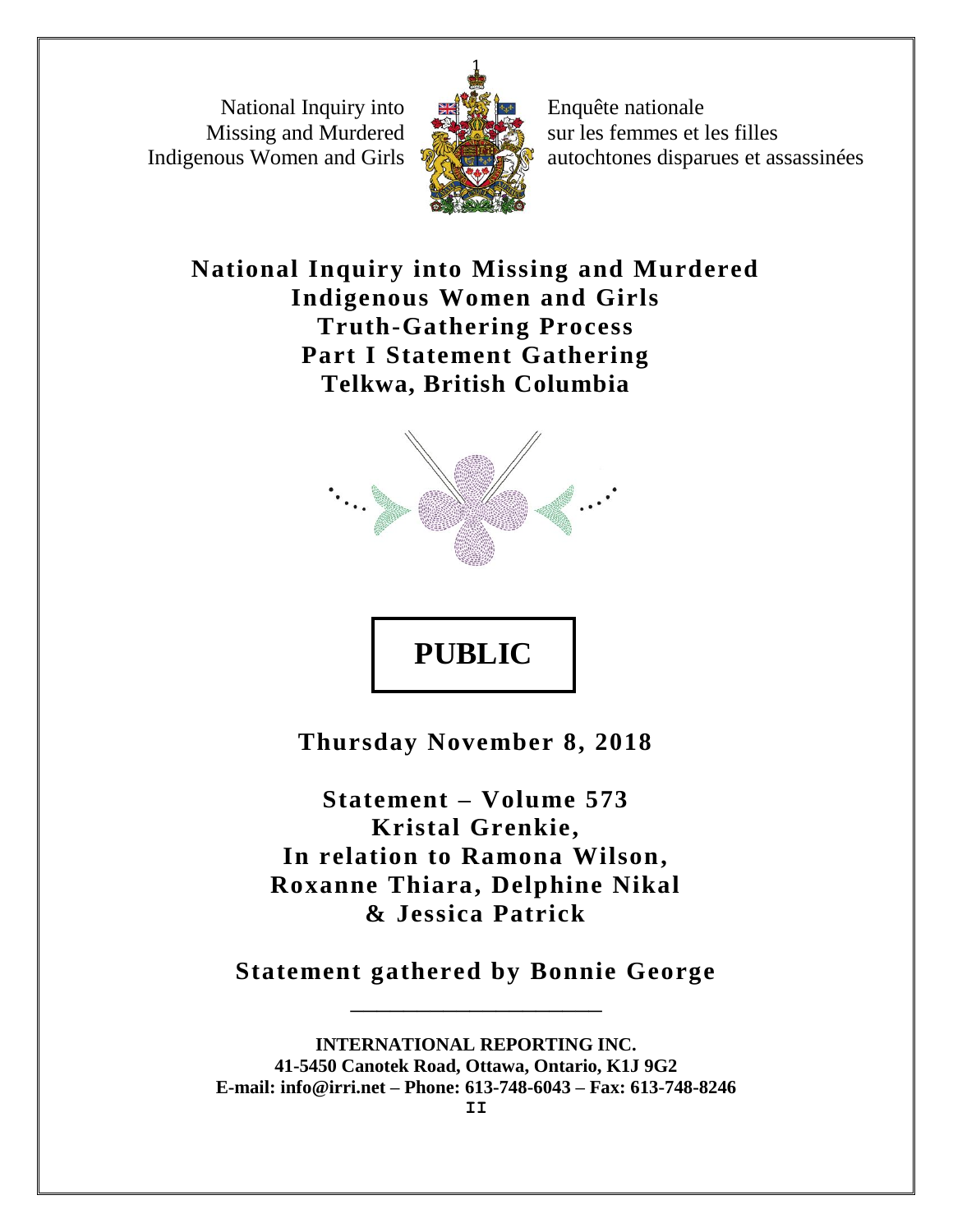## **TABLE OF CONTENTS**

| Statement Volume 573<br>Kristal Grenkie<br>November 8, 2018 | <b>PAGE</b> |  |
|-------------------------------------------------------------|-------------|--|
| Testimony of Kristal Grenkie. 1                             |             |  |
| Reporter's Certification 33                                 |             |  |
| Statement Gatherer: Bonnie George                           |             |  |

**Documents submitted with testimony: none.**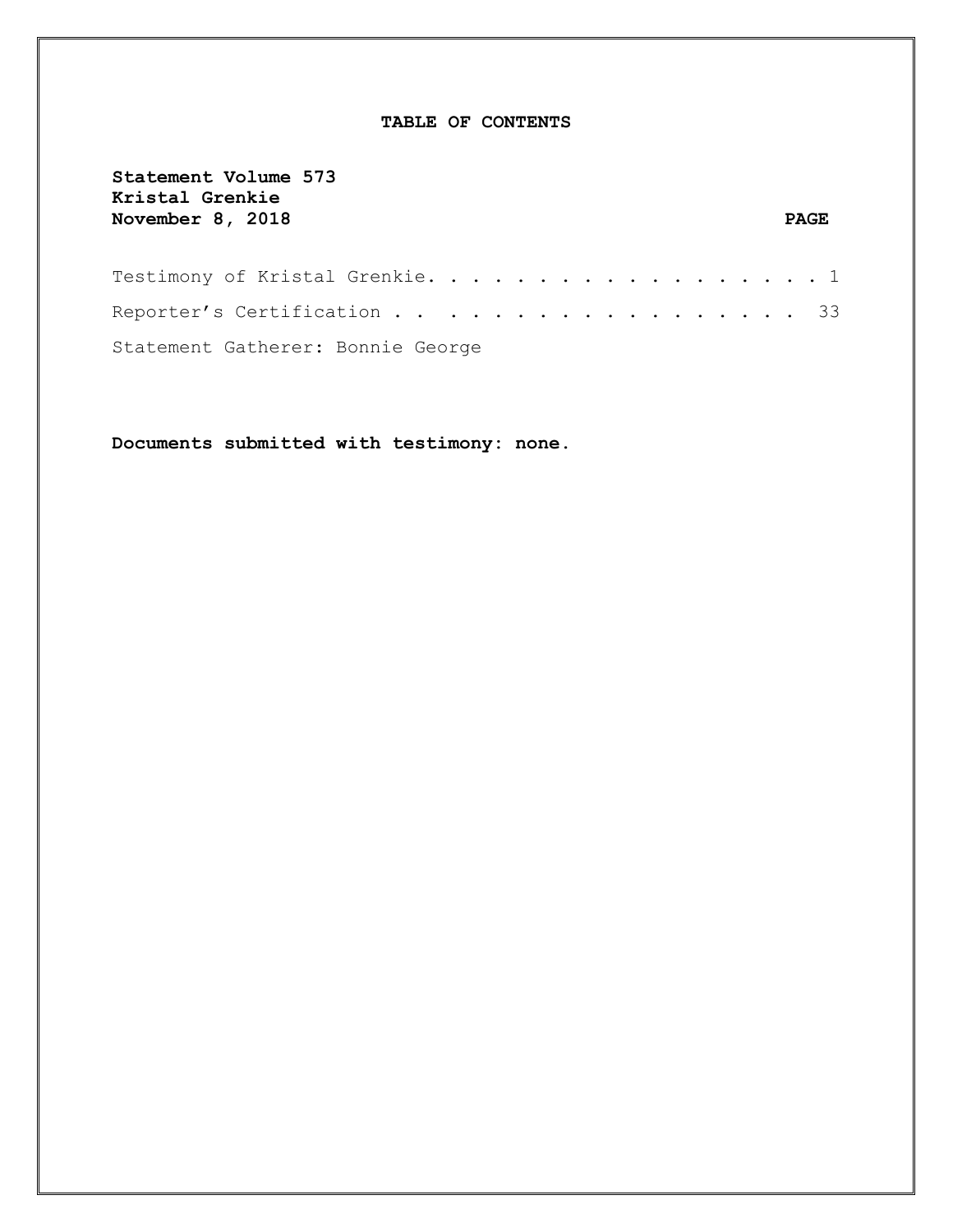```
Statement – Public 1
Kristal Grenkie (Wilson,
```
**Nikal, Thiara & Patrick)**

Telkwa, British Columbia

 --- Upon commencing on Thursday, November 8, 2018 at 6:25 p.m.

 **MS. DEBBIE BODKIN:** Okay. This is Kristal Grenkie and her support, Emma Quock. And my name is Bonnie George. I'm the statement taker for the National Inquiry 8 for the Murdered and Missing Indigenous Women and Girls. And we're in Telkwa, B.C. in the province of B.C. and it's November 9th -- November 8th, 2018 and it's 6:25 p.m. Today I'm speaking with Kristal Grenkie. And she's Caucasian and her daughter is Tahltan from the Tahltan Nation and resides in Smithers, B.C. And Kristal is here to tell her truth about her -- her best friend, Ramona Wilson, who was murdered in Smithers, B.C. And I'll -- Emma is here for support for her mom. And I'll get into her truth.

 **MS. KRISTAL GRENKIE:** All righty. And I think this is a good opportunity for many people that didn't really feel like they were supported to come forward. It's not really easy but at the same time I feel it's really necessary and I'm grateful that the government is putting this forward and I really, really hope that a lot comes out of it and the recommendations are taken seriously and that people's truths are really listened to.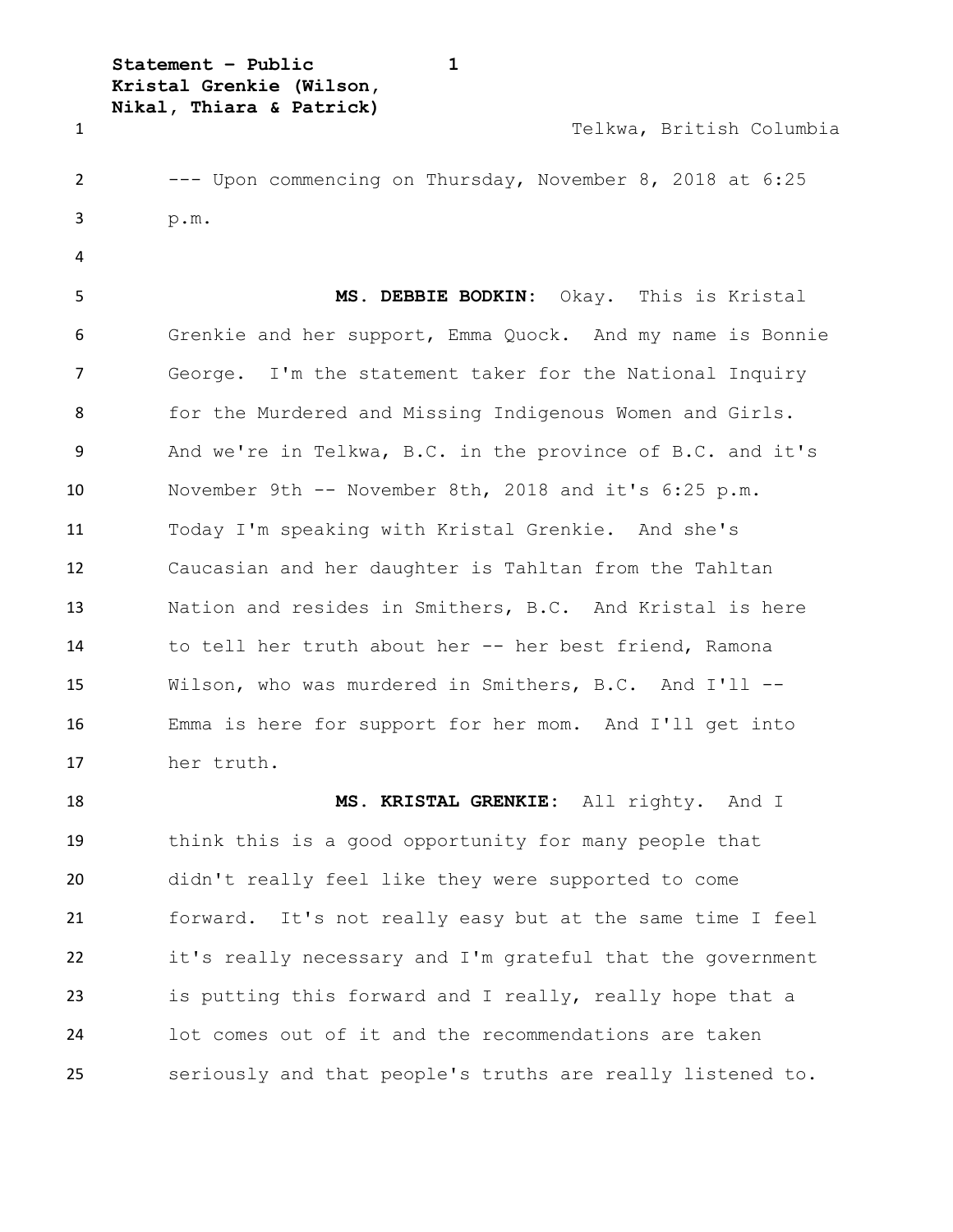**Statement – Public 2 Kristal Grenkie (Wilson, Nikal, Thiara & Patrick)**

 So I am thankful for -- for that so I appreciate that very much.

 I was a good friend of Ramona Wilson about two years prior to her disappearance in 1994. I also was one of the last known people with Delphine Nikal in 1990. And I also knew another girl, Roxanne Thiara. We met --- **MS. BONNIE GEORGE:** Can you spell Thiara? **MS. KRISTAL GRENKIE:** T-H-I-A-R-A. **MS. BONNIE GEORGE:** And what year was that? **MS. KRISTAL GRENKIE:** I want to say --- **MS. BONNIE GEORGE:** Approximately. **MS. KRISTAL GRENKIE:** --- it was 1993. It 13 could have been '94 or one of -- around there, but. Yeah, so I'm going to speak about Ramona because that's probably the biggest truth that I feel would benefit this Inquiry. **MS. BONNIE GEORGE:** Do you know Ramona's birthday? **MS. KRISTAL GRENKIE:** Ramona's was February 15th, 1978. **MS. BONNIE GEORGE:** Okay. **MS. KRISTAL GRENKIE:** And I met Ramona when -- probably in 1992. We both attended the same secondary school. We knew a few of the same people from around town because it's a small town as well. And we both happened to be skipping school in the hallway at the same time and we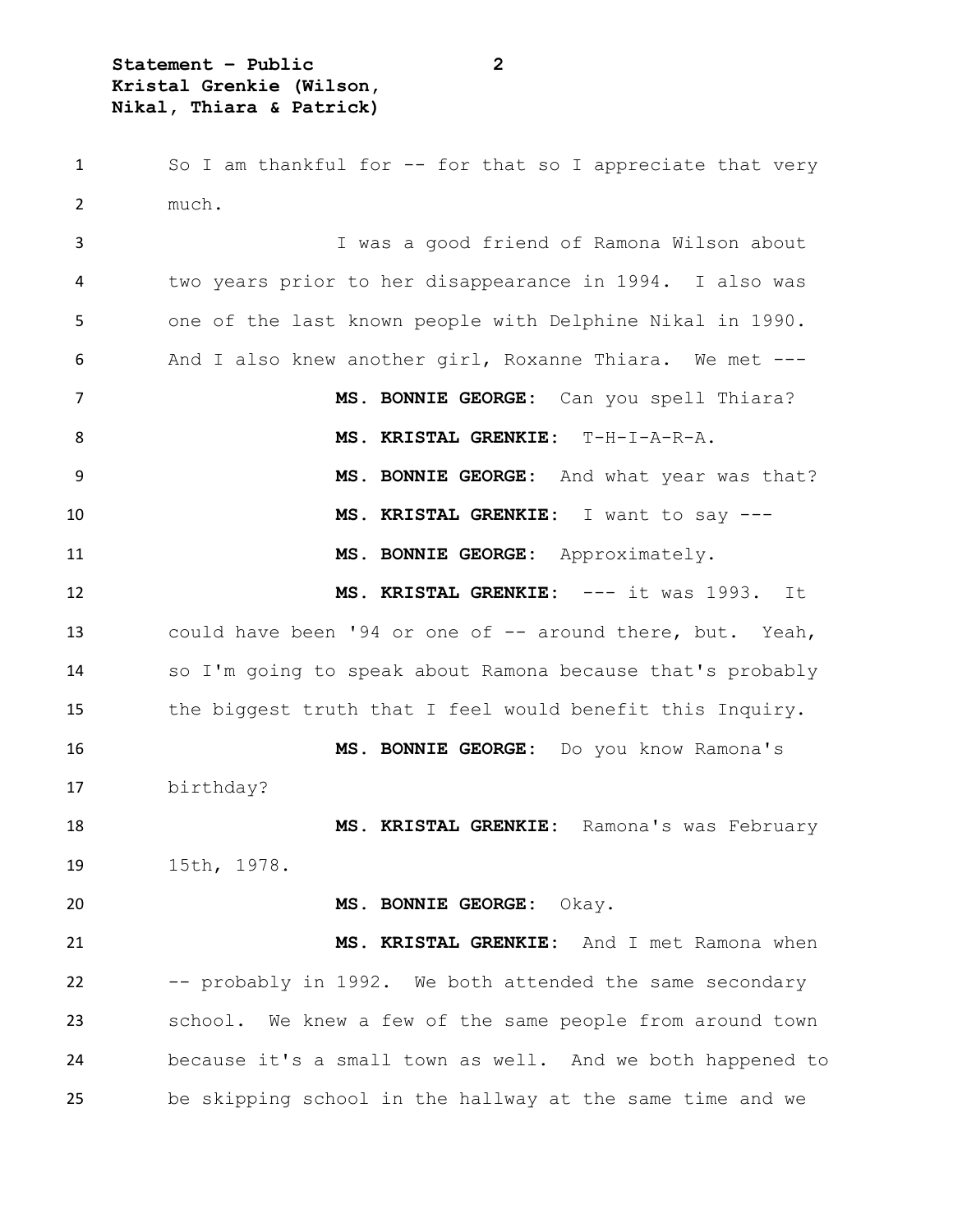**Statement – Public 3 Kristal Grenkie (Wilson, Nikal, Thiara & Patrick)**

 met and decided to go have coffee at a nearby restaurant and we totally hit it off.

 She was definitely a very strong-minded young lady and she was very, very culturally aware. She had a lot of really good self-awareness too actually. She had come a long way in her short years. But I guess to 7 explain it, she just kind of had her head -- head on her shoulders straight and she had desires to become a psychologist later in life and she knew what was involved with it. But even at a young age she, like, really wanted to help people.

 She was quiet and shy and sometimes it'd come off as stuck-up or something but she wasn't stuck-up at all. She just wasn't really outgoing and I was really, really outgoing. So in some ways I was kind of the -- I don't know. I had gotten in lots of trouble with the law and I used drugs and used alcohol at that young age 18 already. And Ramona used alcohol and used some drugs, just marijuana. Harsh drugs weren't really around then.

 And she -- so we -- we became really good friends and then we went through a lot in our couple years together. She -- again, we kind of grew close. We -- our families got to know each other. My family got to know her. We started hanging around in Moricetown which is nearby Wet'suwet'en and is 20 minutes away. And we had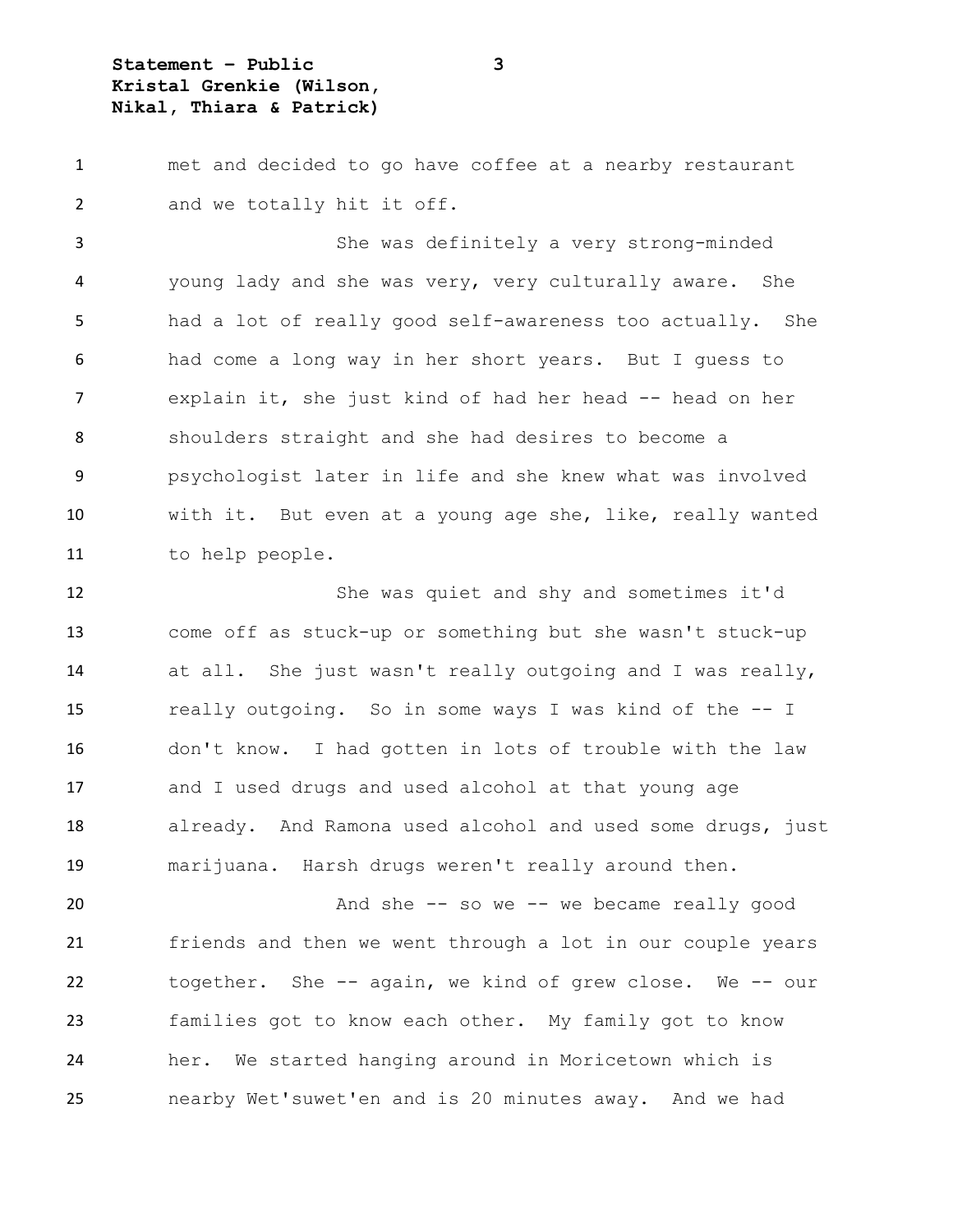**Statement – Public 4 Kristal Grenkie (Wilson, Nikal, Thiara & Patrick)**

| 1  | some friends in high school from there. And all First      |
|----|------------------------------------------------------------|
| 2  | Nations people. And mostly from Wet'suwet'en. And yeah,    |
| 3  | we basically partied and we were probably too young to be  |
| 4  | out there and doing what we did. But a lot of the time     |
| 5. | when we were out there, Ramona would tell her mom that she |
| 6  | was with me and for whatever reason, like, maybe she       |
| 7  | probably didn't know me very well but her mom trusted that |
| 8  | she was fine and all of that. So a lot of this was, like,  |
| 9  | our parents didn't really know what we were up to.         |
| 10 | And so basically we $-$ the night that $-$ the             |
| 11 | day that Ramona disappeared, she called me, it was a       |
| 12 | Saturday. She called me in the morning. It was in June     |
| 13 | because it was on June 11th, '94. And she called me in the |
| 14 | morning. And back then of course we didn't have cell       |
| 15 | phones or anything. But we were talking and there was      |
| 16 | people drinking at her house and at her -- her mom and her |
| 17 | brothers were having a few even though it was, like, 11:00 |
| 18 | in the morning. And she had said that she was going to     |
| 19 | have a nap.                                                |
| 20 | And then it was -- my brother was graduating               |

 that day so I said to her, "Well, I'll -- I'll have to go to the graduation ceremony." And then there was a dance out in Hazelton and I was going out with Rodney Mitchell (ph.) and she was going out with Stuart (ph.) and Michelle (ph.) who was Rodney's cousin, so we were dating cousins or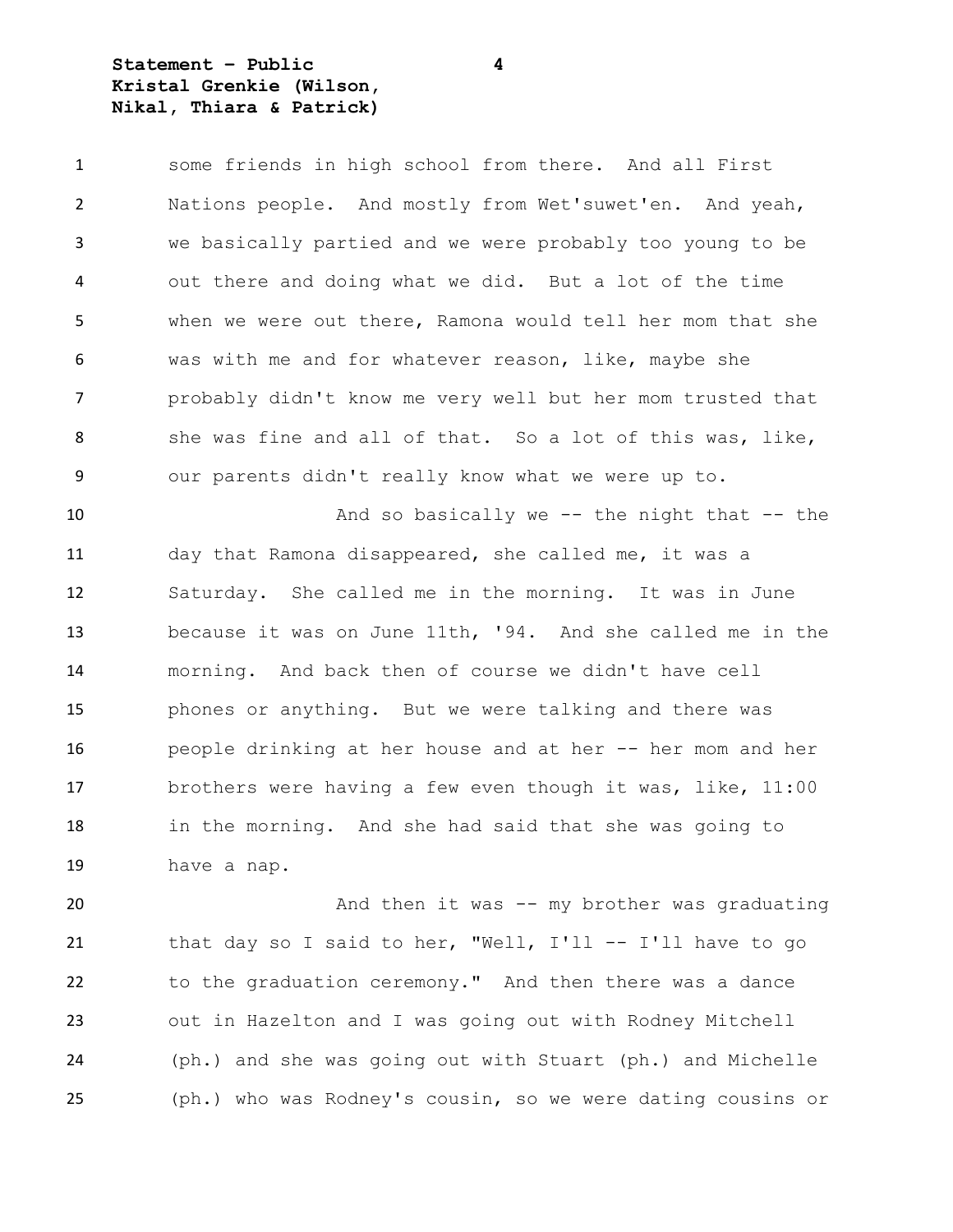**Statement – Public 5 Kristal Grenkie (Wilson, Nikal, Thiara & Patrick)**

whatever.

2 And we decided that we were going to meet out at this dance in Hazelton, which is past Wet'suwet'en so I don't really know why we didn't just plan to meet Ramona in town and go with her. But unfortunately we did a lot of hitchhiking, we -- especially, like, myself prior to getting to know Ramona. I don't know that Ramona hitchhiked much before she ever met me or even went out of town a whole lot. But -- so we decided we were going to meet at this dance and then we -- I went to the grad ceremony and I remember it was still light out after the grad ceremony because it was about nine o'clock when it was over. And I remember for some reason Wanda -- and I'm pretty sure I was driving with Wanda Nikal (ph.) and we went to the liquor store and of course I was too young for liquor but I -- I don't know who bought it but I feel like we drove up to the liquor store and then we came back downtown and then basically drove through town right on that highway that we thought maybe Ramona would have went to.

22 And we went to -- we ended up out in Hazelton at the dance that we were going to and we partied at the dance all night. And then we went home at about 2:00. And all the time we kind of thought that Ramona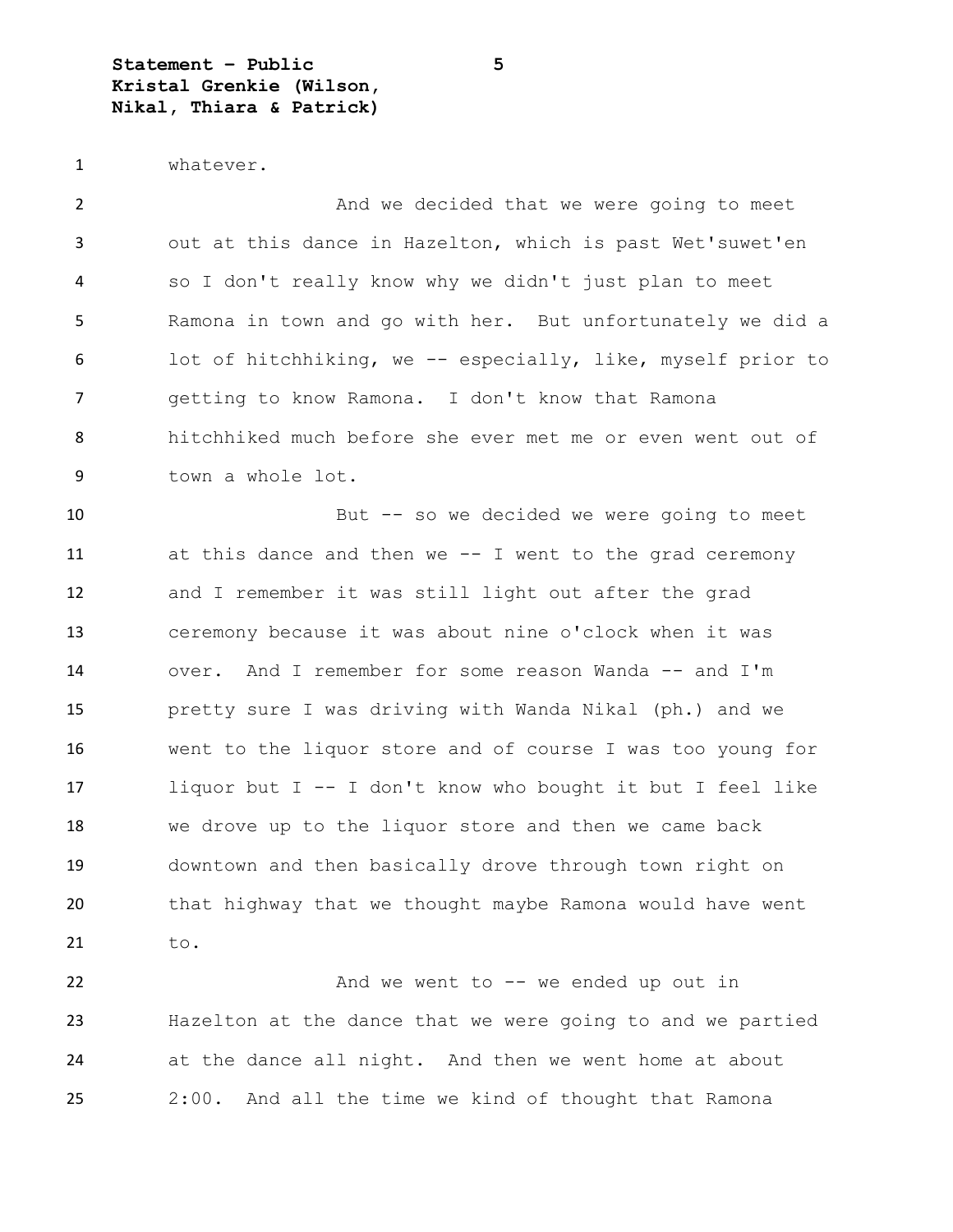**Statement – Public 6 Kristal Grenkie (Wilson, Nikal, Thiara & Patrick)**

 might have just seen somebody else, some other friends. There was one friend that I figured maybe she seen or ran into or something. But his mom didn't like me much so I didn't want to phone there and ask if she was there or anything.

 And -- but anyway in the middle of the night we didn't really think as much about it. So we woke up the next morning and Rodney was there and Ramona's boyfriend was there and we ended up going to town. And I didn't want to go Matilda's (ph.) door so I sent Stirling (ph.) to the door because I thought, "Well, she probably thinks Ramona's with me so I can't blow my cover", or you know, I didn't want to -- we didn't suspect that there was anything wrong at this point. And sure enough Matty (ph.) answered the door and said, "Oh, she's with Kristal." And then Darlene came out, "Oh, she said she was with your -- you." And I was, like, "Oh, shoot." And I didn't want to go -- I didn't want to phone Dustin David's house because his mom didn't like me and I don't know what we did. We probably ended up drinking alcohol again that day and kind of, like, I don't know. We didn't really put it out of our mind but I don't know why we didn't have any huge alarms but it was 23 just one of those things.

24 And -- and then the next day I figured that she must have stayed overnight with Dustin and then they --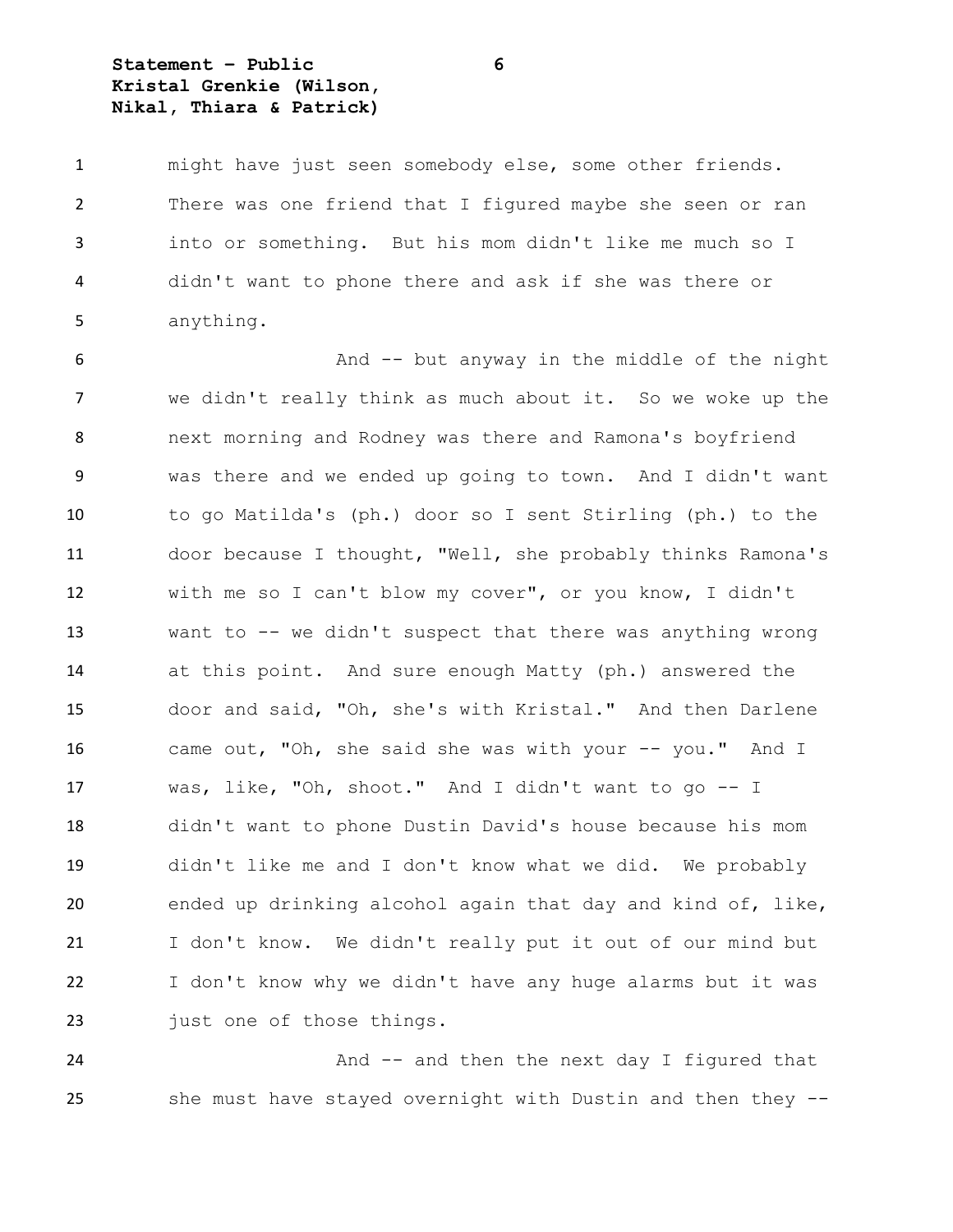**Statement – Public 7 Kristal Grenkie (Wilson, Nikal, Thiara & Patrick)**

 neither of them were at school and I was, like, "Oh, shoot. They probably missed the bus from Wet'suwet'en to school." So that's kind of not really unheard of. Missed the bus and then you kind of don't go to school that day.

5 But then I realize that -- or I had to work at Petro Canada that day. It was Monday so we would have been into June 13th. And so it was already, like, going on two days since Ramona was last seen and we hadn't even really figured out that she was gone yet or that there was anything wrong. And yeah, her mom just basically assumed 11 she was with me and stuff like that.

 So I went to work and then I phoned over to her work. She worked at Smitty's. She washed dishes there. She hated her job but she never would miss a shift. She banked every single paycheque. She was really good with her money. She didn't spend money on nothing and she had lots of money in the bank. And she -- I phoned over there at four o'clock and I was, like, "Oh, is Ramona working today?" And like, "Well, no, she's not here." And I was, like, "Oh, could you do me a favour and check if she's supposed to be there?" And bearing in mind, nowadays they wouldn't tell you something like that but 24 years ago they told me and so then the guy came back and he said, "She was scheduled at 4:00 p.m." And then right there I knew. I was, like, "Oh gosh" that she wouldn't miss work.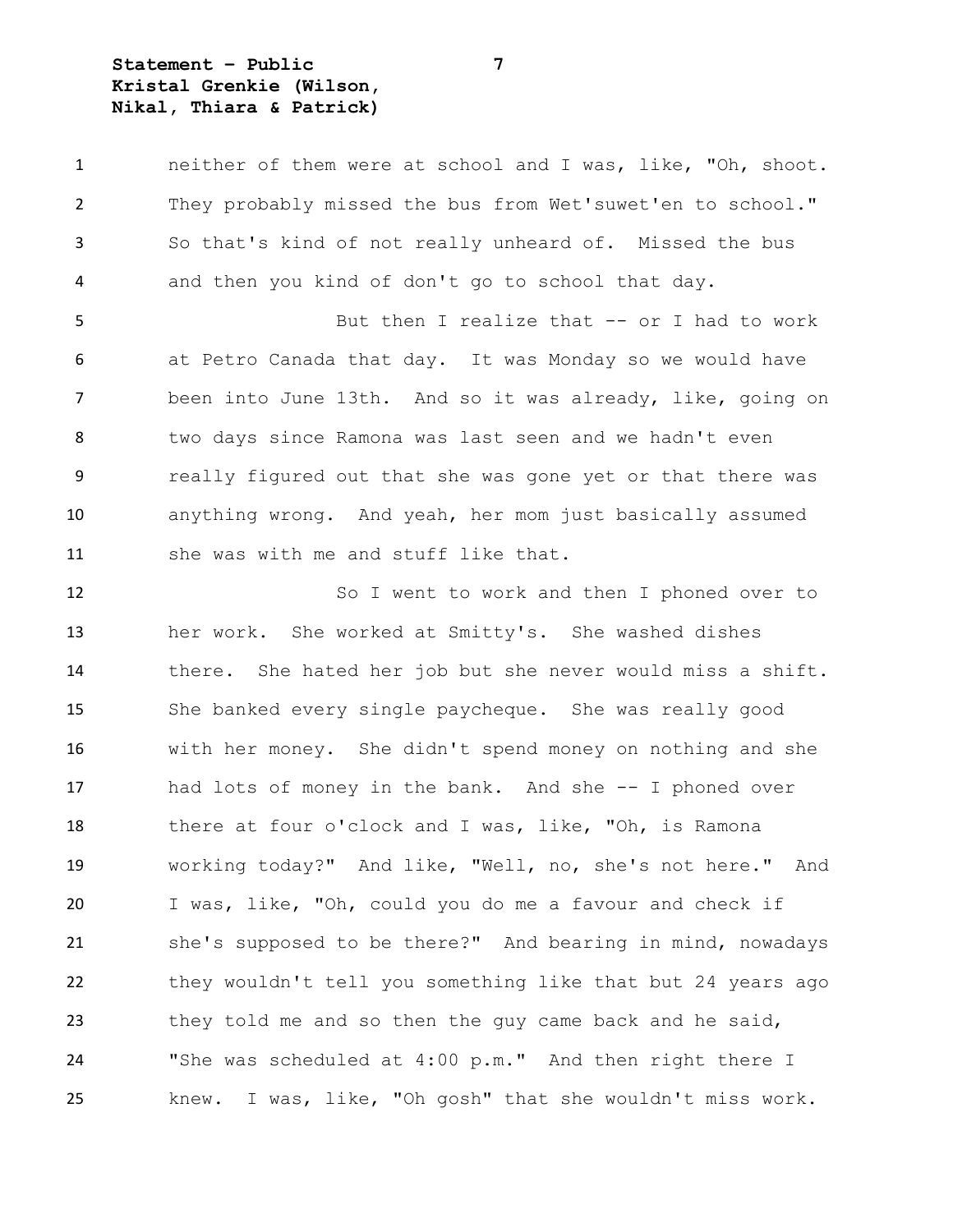**Statement – Public 8 Kristal Grenkie (Wilson, Nikal, Thiara & Patrick)**

1 And I'm, like, "Okay, well, the only thing was if she was at Dustin's, they -- she wouldn't be there that long. Like, this -- that visit is over." And my -- my -- kind of, like, I don't know weird thought that she was okay suddenly ended, like, right there. And then I phoned over to her mom's house and Thomas, her brother, answered the phone and I said, "Thomas, something's wrong." Like, "I'm sorry, but she's not with me and we haven't seen her. I haven't seen her since I talked to her on Saturday and that was the last time I talked to her." And Thomas was, like, "What? No way. We thought she was at her house." And he wasn't upset with me or anything. I think he was just in shock right away just, like, "Oh gee, where is she?"

15 And then -- and then I just remember, like -16 - well, I actually remember there was a customer and I was upset and I had to go serve the customer and that customer walked in and he was, like, "You look like you just lost your best friend." And I was, like -- and then I was, like, "Holy smokes." I'll never forget that day. And I was, like, "Actually, I -- I think I might have." Like, I was just -- and then I ended up leaving work that day because I got really worried and I just went home and stuff.

I don't know what day it was on record that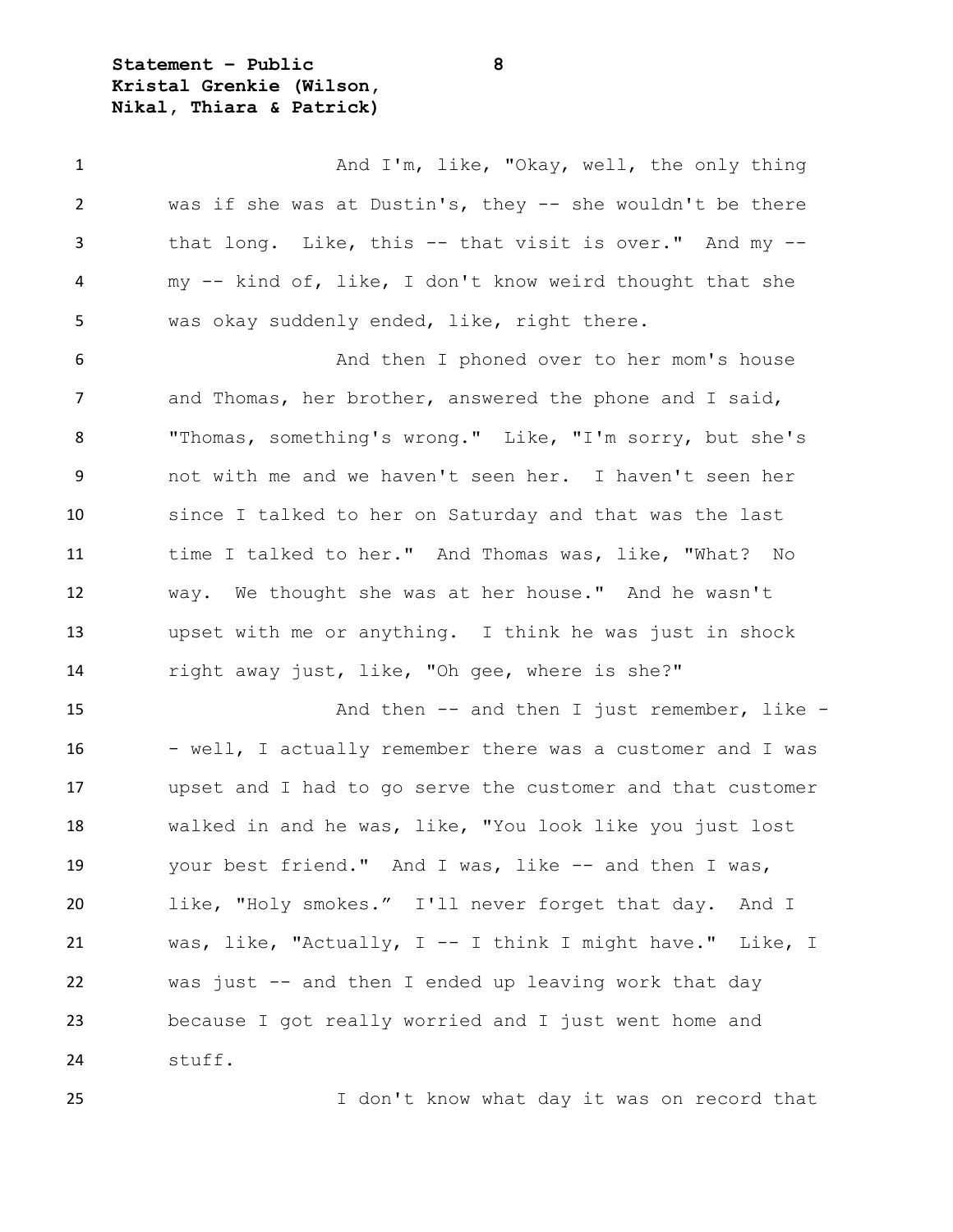**Statement – Public 9 Kristal Grenkie (Wilson, Nikal, Thiara & Patrick)**

 I spoke to the RCMP about the situation but I do know that there was, like, a lot of, like, rumours flying around. But rumours back then were definitely -- they only got spread by mouth or by phone so it wasn't social media or anything like that. So there was a lot talk and people were spreading it around that they hadn't seen Ramona. And so there was a lot of people, like, speaking with me about it. And like I said, I don't exactly remember when it was but I felt like it was, like, a really long time before any police officer, like, actually acknowledged that that was the situation.

12 Like, I don't know when -- when Matty and them called or whatever. I'm really not sure. And there's a lot of interviews that I've had with detectives and stuff over the years and I don't -- like, sometimes I don't remember the time and I don't remember when. And -- and sometimes they'd tell me what I said and I basically -- I have a really good memory, like, normally for numbers and stuff but I don't remember all the time, like, what -- especially with Ramona's case, like, what happened before she was missing -- found murdered and then what happened after because there was about a nine month period of time in there.

24 And then, yeah, I ended up actually -- like, I was still with Rodney and I ended up getting pregnant and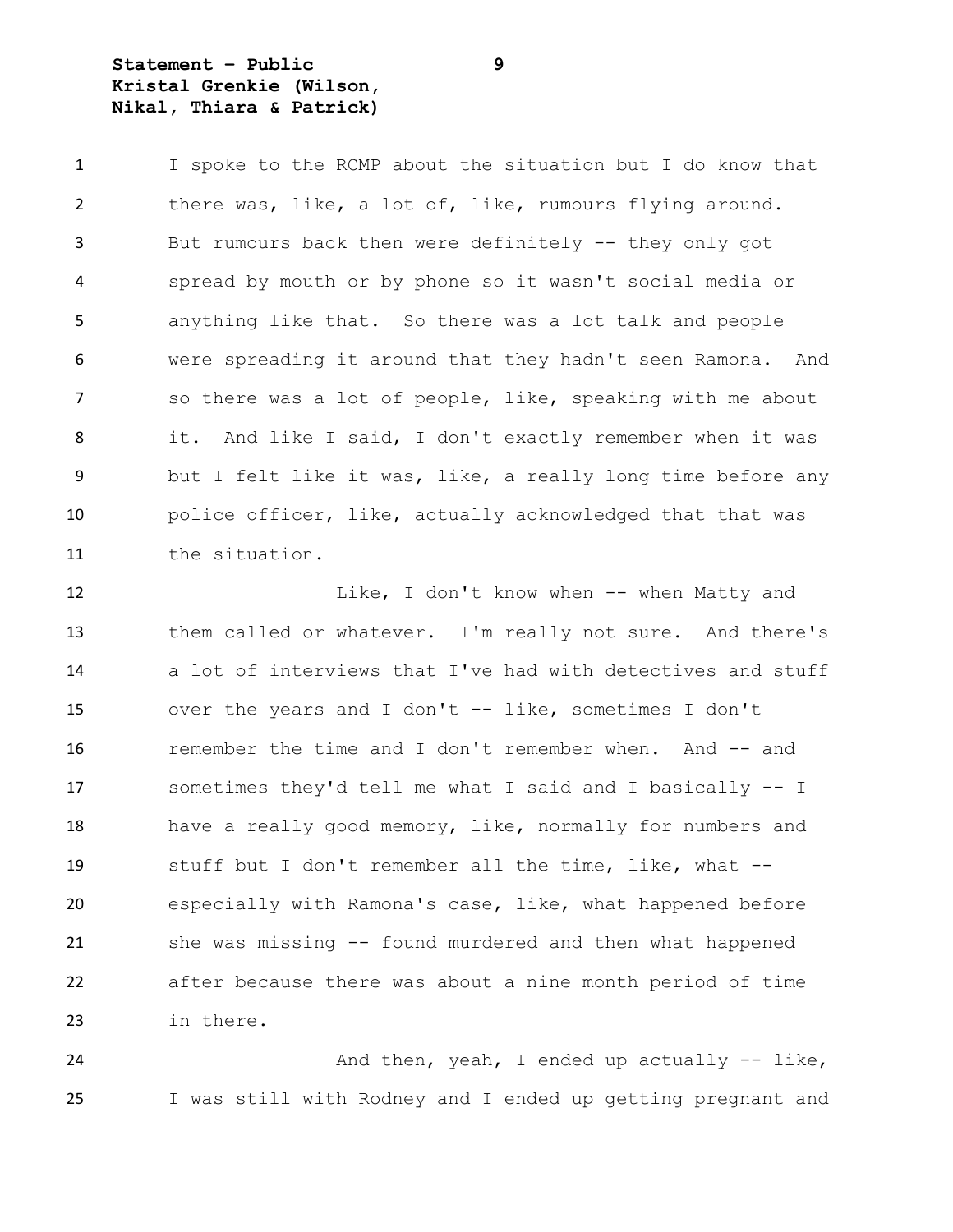**Statement – Public 10 Kristal Grenkie (Wilson, Nikal, Thiara & Patrick)**

| $\mathbf{1}$ | at a pretty young age. I was just 16 when I got pregnant.     |
|--------------|---------------------------------------------------------------|
| 2            | And I think a part of me, like, not that I would ever         |
| 3            | regret my child but I think that, like, what had happened     |
| 4            | to me in my life that far, the pregnancy almost saved me      |
| 5            | more than anything because I finally, like, settled down      |
| 6            | and -- yeah, I ended up naming her after Ramona but it was    |
| 7            | -- it was kind of a -- a different time.                      |
| 8            | But we -- then we -- Ramona went missing in                   |
| 9            | June and during that time it was kind of frustrating. A       |
| 10           | lot of time people would say they found her. And I            |
| 11           | remember talking to Matty one Sunday morning and she phoned   |
| 12           | me and she was happy because she heard she was in Vancouver   |
| 13           | and we were going to go pick her up the next day and it       |
| 14           | was, like, legit, like, for sure and someone talked to her.   |
| 15           | And we were going to be on our way and then $--$ so, like, it |
| 16           | was just a real roller coaster of, like, emotions as to,      |
| 17           | like, what to believe.                                        |
| 18           | Even that one time when Matty phoned, I was                   |

 at Rodney's and Stirling was there and he got upset. He's, like, "I fucking knew it. I knew she took off." And I was, like, "You think so?" And like, I was, like, "Don't say that." Like -- and he's, like, "Oh, she's in Vancouver." And he was all upset about it but I mean, he was just going through his emotions too, right, but it was just so weird because, like, that's how easy it was to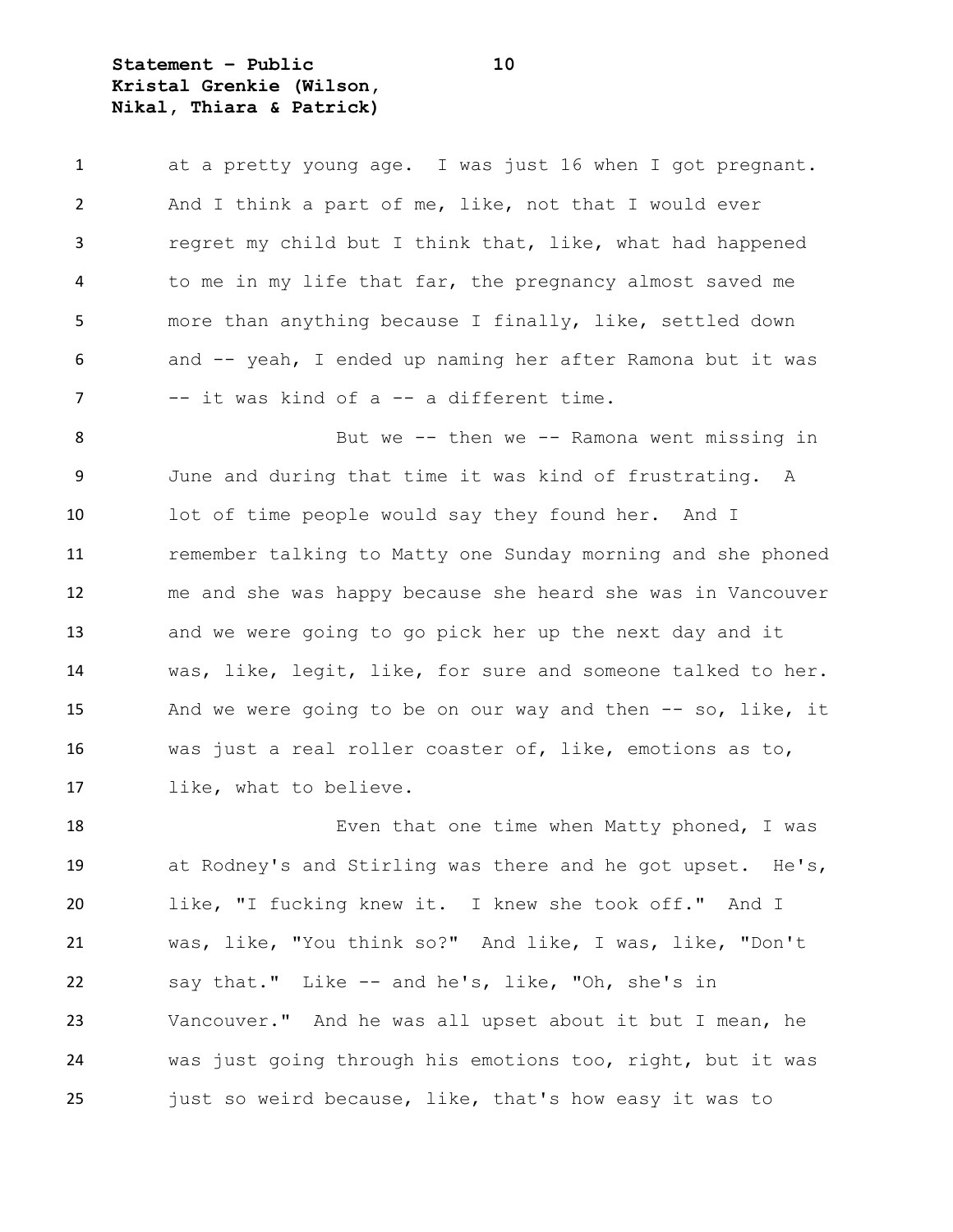**Statement – Public 11 Kristal Grenkie (Wilson, Nikal, Thiara & Patrick)**

 react to a rumour especially when it was one you wanted to hear. Like, I'm sure Stirling would have rather that be a rumour too and stuff even though he was, like, "What? She took off?"

5 And so anyway, there was an interview, one that sticks out in my mind and -- and this is, like, what the basis of my -- really what I'm doing this interview for today. And it is specific, like, even to the point that I would at some point in my life like to see what they have on record from that actual meeting because I don't know which one it was and I don't know when it was. I know it was fairly soon after June 11th, 1994. And I'm saying soon in the context of it was within a couple years.

 I know it took place in Smithers, B.C. I really feel like it was on a Monday night and I was picked up downtown as far as I recall. The police stopped and wanted to speak with me and so they took me in the car and took me to the station. And I know that I asked to phone my mom or I asked to phone Mary Vike (ph.), my councillor at the school. And they said that I didn't really have 21 that option or, like, they just wanted to ask me a few questions.

 And I basically just remember, like, not having the opportunity to have anybody there with me. And there was two cops in the room, two male police officers.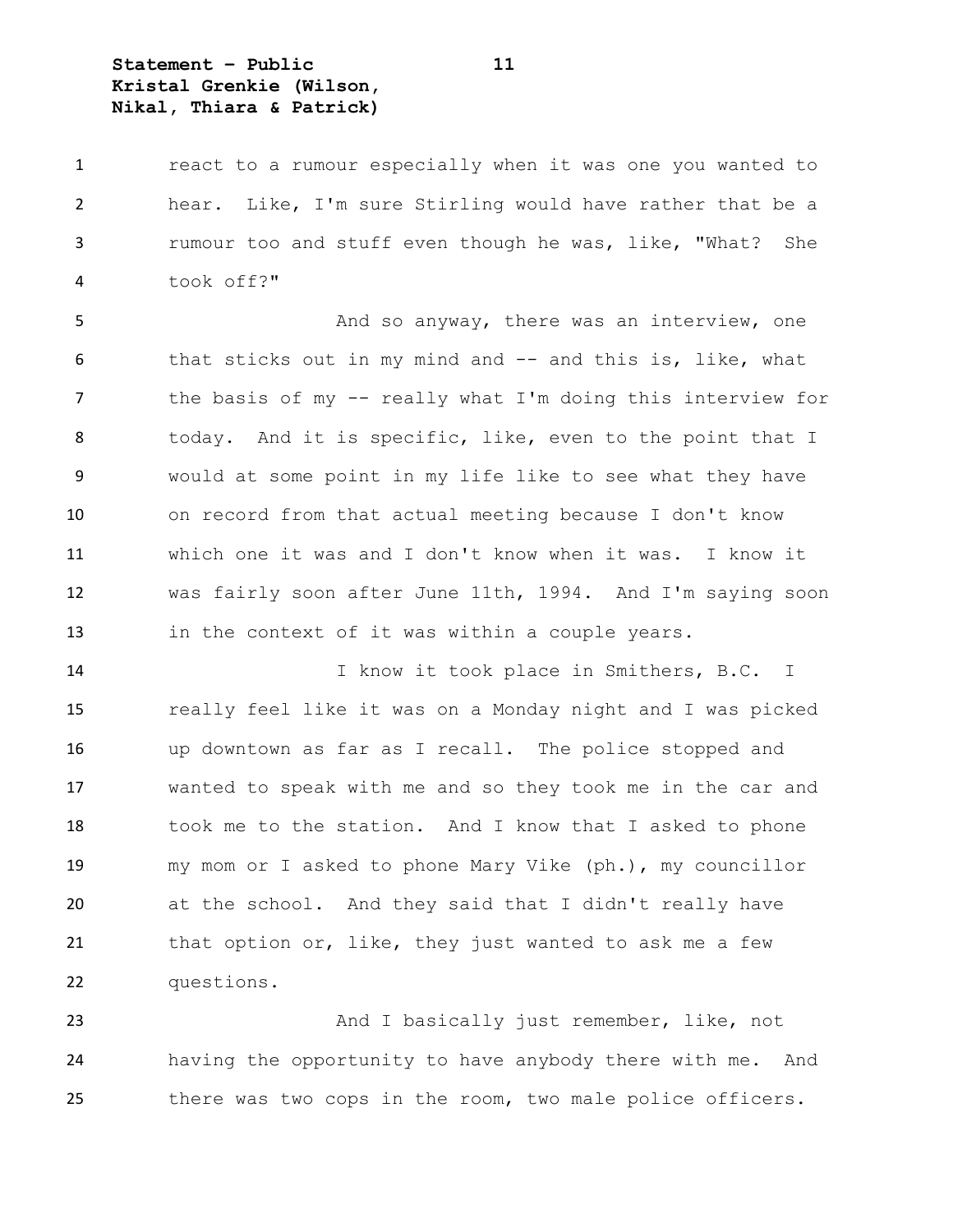**Statement – Public 12 Kristal Grenkie (Wilson, Nikal, Thiara & Patrick)**

 And basically, like, I was -- I don't remember what was said but I remember how I felt and I remember that I felt that they were going to arrest me for murdering my own friend. And they also brought up a picture of Delphine and they had a picture of Roxanne Thiara there and they had a picture of Ramona all lined up. And they kept asking me, like, "You must know something." Like, "How could this happen to you? How could you know three people that this happened to?" And -- and I just remember being so devastated at this meeting and I was there for a couple hours too I recall. And I just remember it was just such a dark -- like, not dark room but it was, like, an office and it was uncomfortable and I was so upset because I actually thought they were going to arrest me.

 And a part of it could have been because I was put in jail at a really young age so I've had my troubles with the -- with the law before but not in this way. And I was so confused because I was thinking to myself, "Like, do you know something that I know that I don't know that I know?" Because that's how I felt in that 21 room that night.

22 And so overall, like, that was the biggest example of the support that we got when Ramona went missing. I feel like nobody believed us. I fell like they wanted to, you know, they wanted to believe just as much --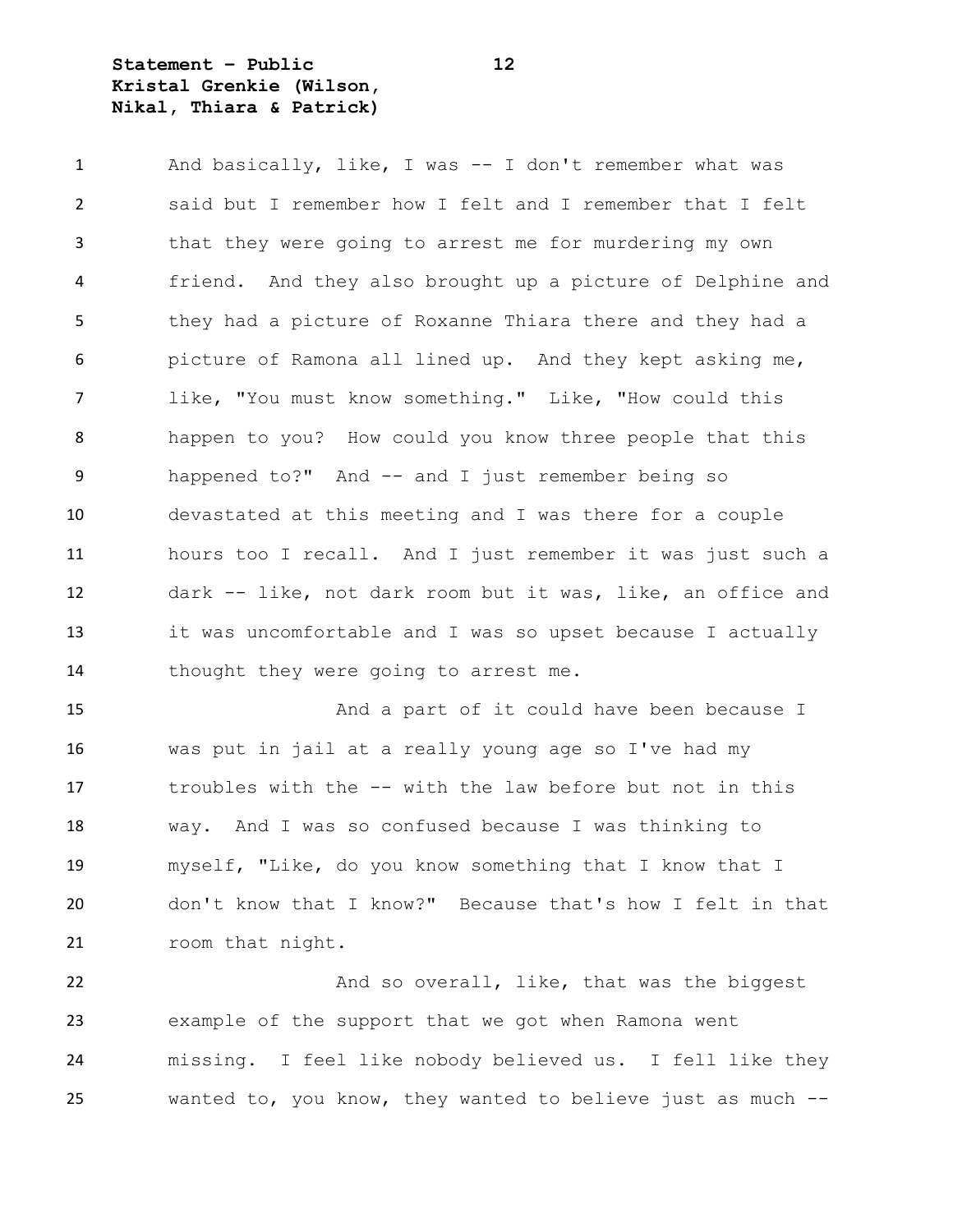**Statement – Public 13 Kristal Grenkie (Wilson, Nikal, Thiara & Patrick)**

 any rumour but did they actually, like, follow through and make sure that that was a rumour before Matty was informed or, like -- I don't know what you would do with every piece of information and I don't know how you could keep up, but I just feel that they didn't pay the attention that it needed.

**Like, why did they just instantly chalk her**  up to being running away? Like, we knew she didn't run away. And like, so how was it if we said she didn't run 10 away, how does that become if -- and -- and you treat it like she did then you're saying that we're lying about our own loved one and what they did. And then it turned out 13 that we found her body and -- and then of course, like, you know, the interviews started up again.

 And I've had so many interviews over the years I can barely remember. Even in the last eight years living in Prince George I have to say that I, like, definitely, like, felt the support of E-Pana -- the E-Pana division throughout the years. They -- you know, a couple of them, I don't know their names specific, but their faces are becoming familiar at Ramona's memorials and -- and I feel that they're not there because it's their job. I feel like they're there because they want to support the family and they want to know -- them to know that they're really people too, that that's the career that they've chosen in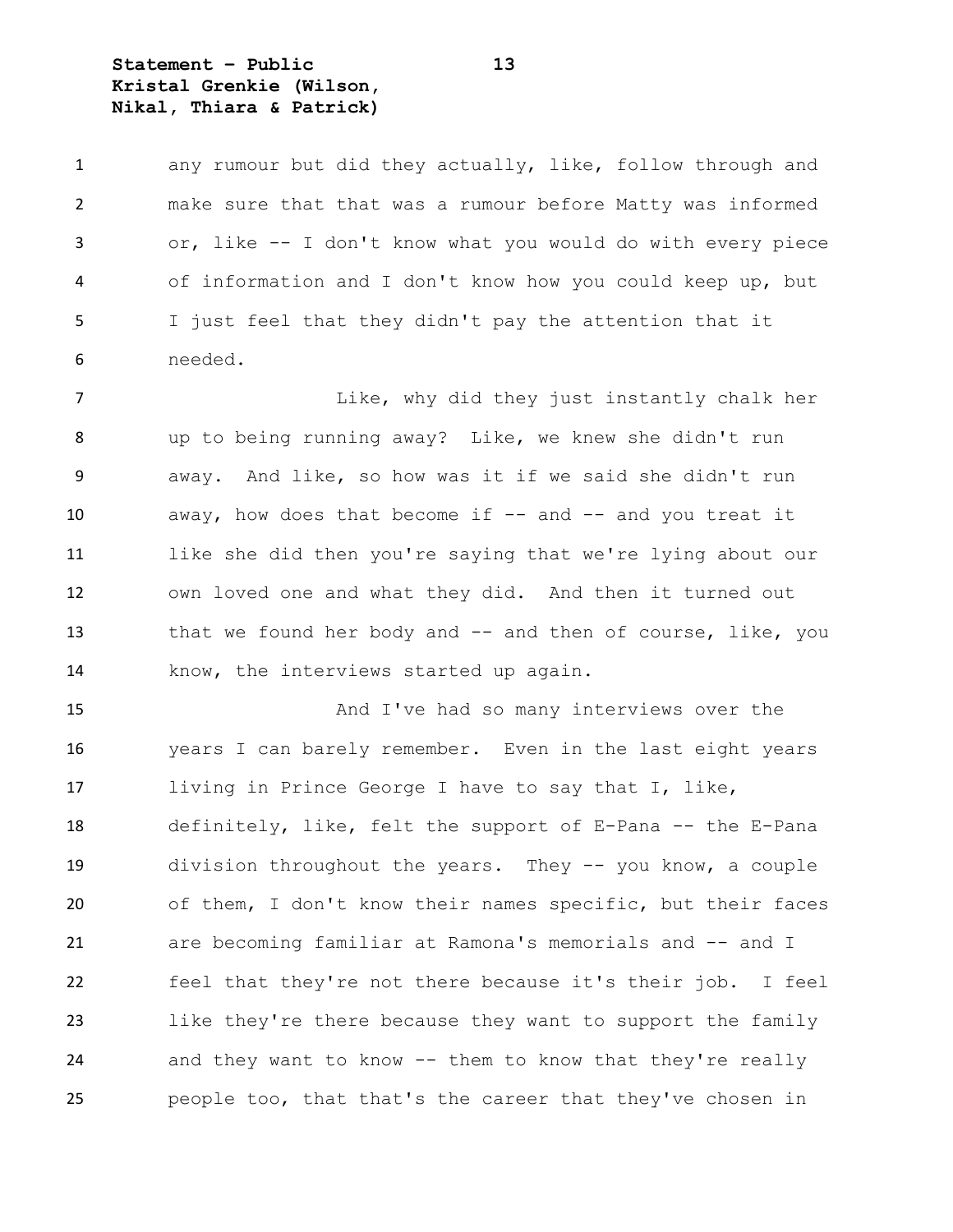## **Statement – Public 14 Kristal Grenkie (Wilson, Nikal, Thiara & Patrick)**

 their life. And I feel like, you know, when it comes to the RCMP, like, that's where, you know, it is just a job for some people and sometimes it is just to check a box. Like, what was -- what was their purpose that night to even bring me in that day and, you know, where -- where did the -- like, did they even really care about where Ramona was? Like, obviously if they wanted to 8 just blame me. And so I felt like we were the subject of, like, a lot of racism. It -- it's in the policing and -- and I know that that's what I would like is for that people's stories about what they experienced with the RCMP, they come to light and that there's action taken on that. Because I feel that in a career, in a job like an RCMP who you are supposed to protect people, there should be no limits on who you protect and everybody should be equal and 16 that's why we live in Canada. Like, no matter if you're a 17 refugee or -- or if you're a First Nation.

18 But you know, there's always that respect of 19 -- of maybe whose land -- like, whose land that we're on. But I also know that Canada is very multi-cultural so I don't think that it should be, like, one race, but I feel that there's, like, no room for racism whatsoever in a role like RCMP.

24 And I question what it would have been if it was me. I -- I still to this day, like, question, like,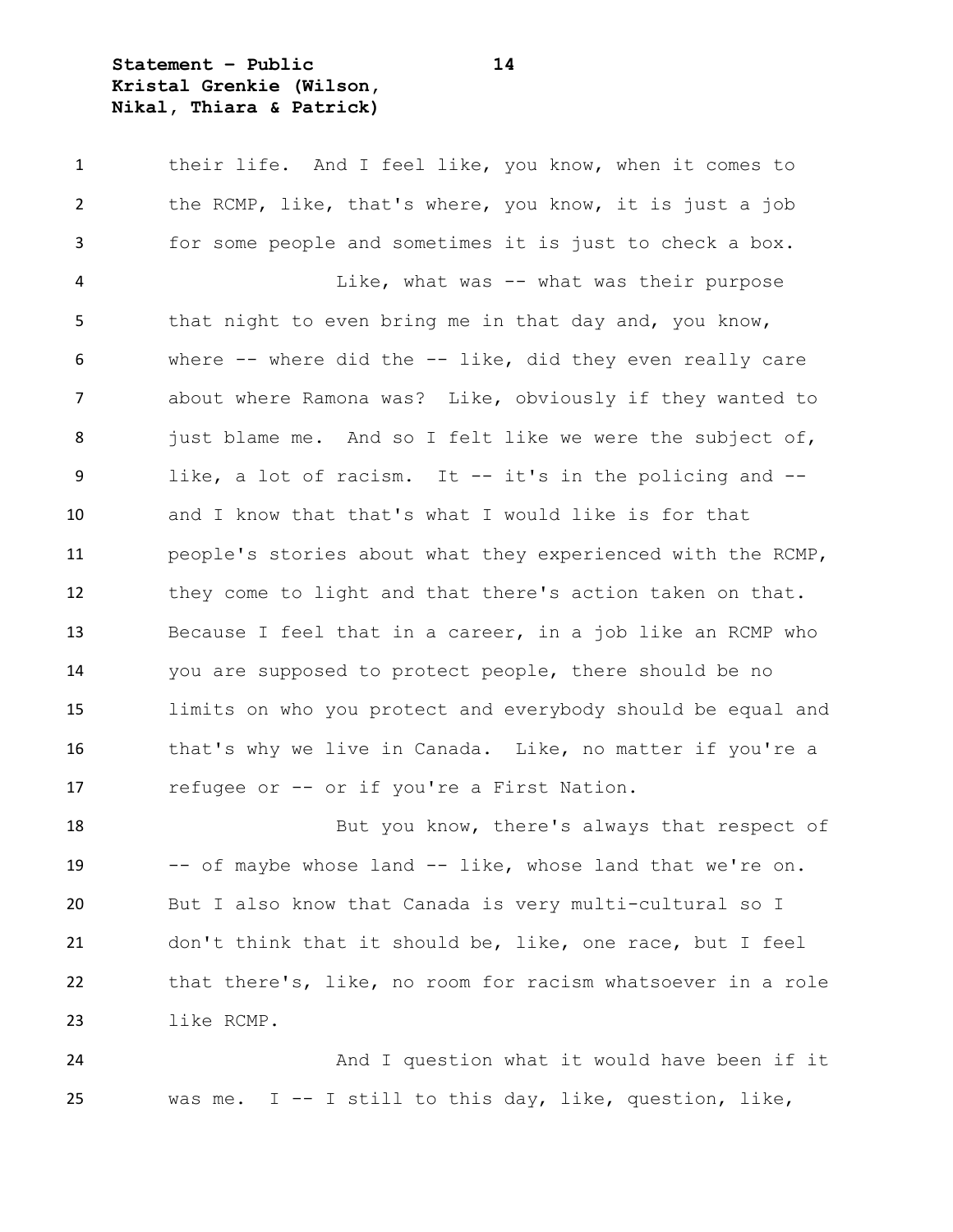**Statement – Public 15 Kristal Grenkie (Wilson, Nikal, Thiara & Patrick)**

 you know, I put myself in so many vulnerable situations and I'm a survivor of a lot of traumatic experiences, like, right from birth to not long ago. And I survived a lot. But I can say that I always think about, like, was it because I was, like, not First Nations that I was able to - - I don't know. Maybe people looked at me like I was less vulnerable than maybe a First Nations person. Although I have my own personal experiences but these beliefs and -- 9 and how I feel about that, it's kind of brought me -- it's kind of carried with me all my life, like, whether -- what it would have been like and maybe it would have been different and maybe they would have listened and maybe there would have been somebody convicted.

 So now I have four First Nations daughters and I can say that I feel that they are more vulnerable in 16 our society and I feel that that's not fair, although that's my truth. That's what I feel like. I truly do feel 18 that because my daughters are First Nations that they could be more susceptible to abuse or just a lot of different things like drug abuse or people, like, taking advantage of vulnerabilities and it really has nothing to do with who they are inside. It has everything to do with the fact that people think that they can get away with hurting our Indigenous women and I pray for the day that that stigma is gone, that, you know, if you do that to an Indigenous woman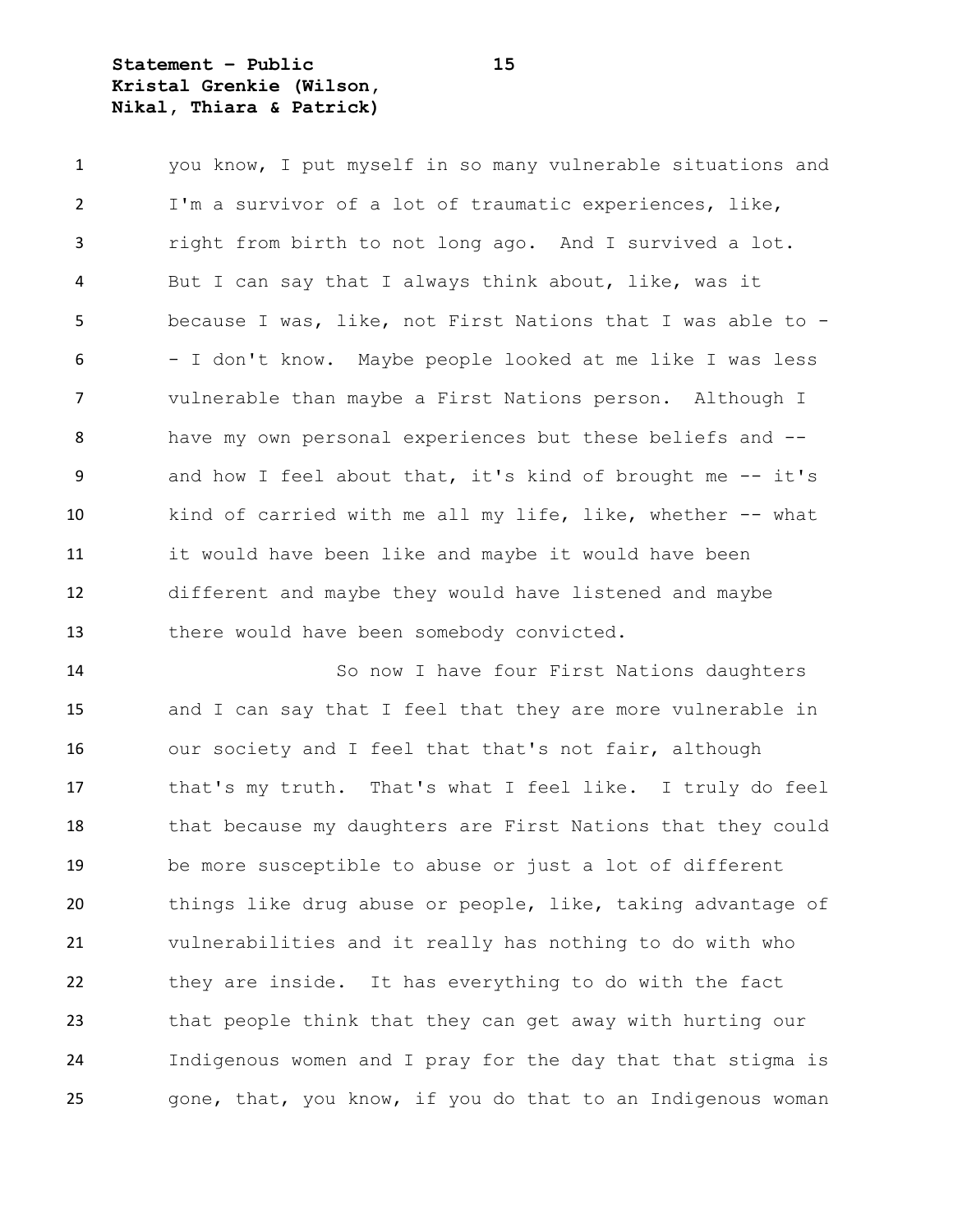**Statement – Public 16 Kristal Grenkie (Wilson, Nikal, Thiara & Patrick)**

 that you're going to have less of a -- even less of a sentence or less of a backlash.

 And so I feel we've come a long way but 24 years ago all of the actions of kind of even the community 5 and of -- of the RCMP, it basically led to the fact that -- it just seemed like it just wasn't taken seriously by 7 anybody. And when you have a community that has -- you know, could be divided already, if you don't have the support from the RCMP, like, the community isn't going to get behind you. So if the RCMP feel that she was a runaway then you're probably going to feel that throughout the whole community. So I feel that the RCMP, you know, really should have taken it more seriously and -- and followed up 14 and, like, listened to the family.

15 And the other thing is that the family was, you know, and myself included, like, we -- you know, it's a small town. They watched the family, like, end up abusing alcohol or myself, like, end up abusing alcohol and drugs. And I just -- not that I think that they should have come along and saved us but never once were we, you know, kind of considered when it comes to, like, what we lost and -- and what happened. Like, they don't -- they -- like, it kind of made a lot of us vulnerable and yet there was no support in place. There was no victim services for what could have potentially -- how it could have impacted us.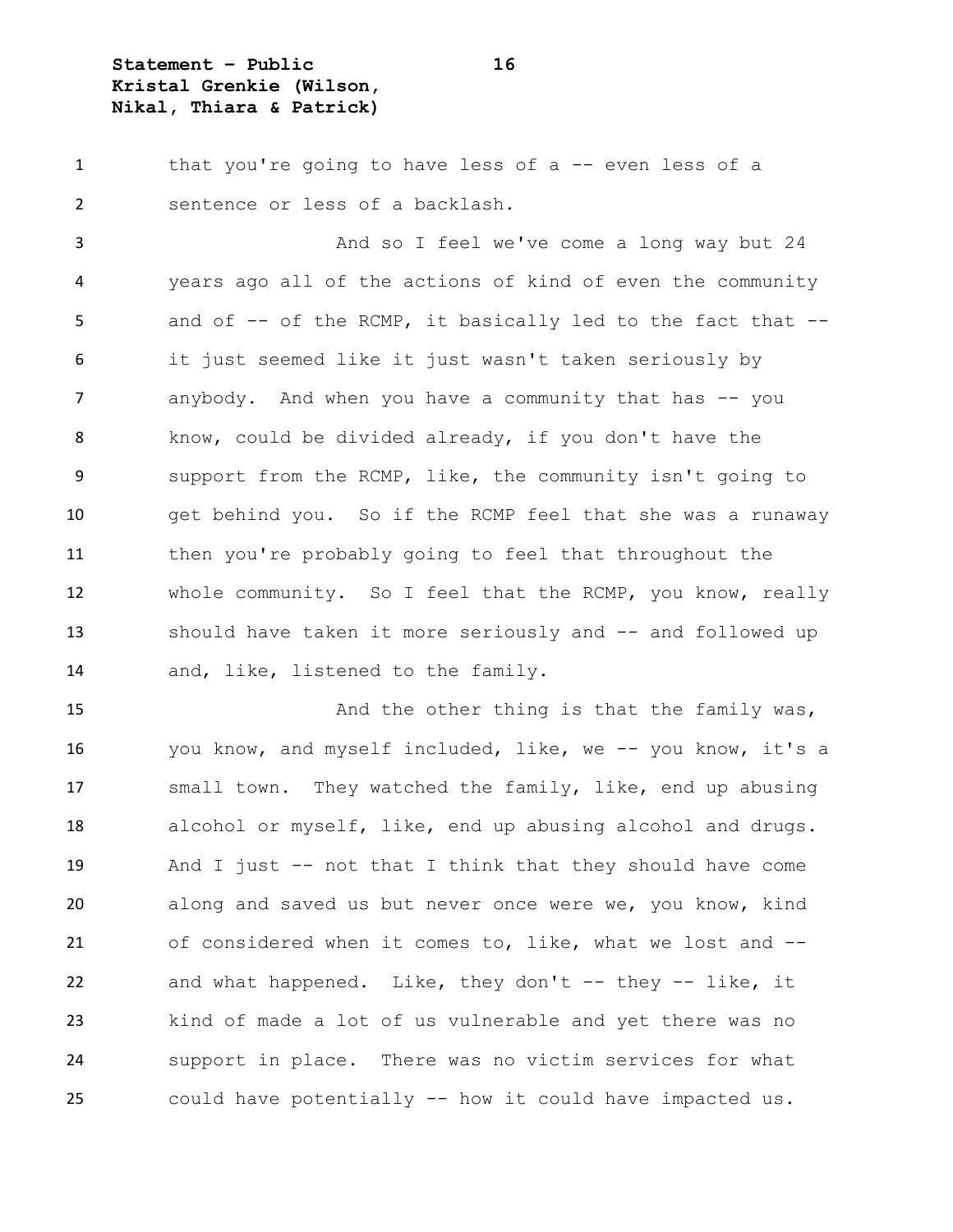**Statement – Public 17 Kristal Grenkie (Wilson, Nikal, Thiara & Patrick)**

1 So that was really big and -- and you know, like, we've had it obviously happen recently with Indigenous women in the area. And that's what I also feel is so important because when that happened to us we didn't have inquiries. We didn't have people, like, bringing this to the forefront and saying, "No, this just isn't right and we can't stand up for it." 8 So as much as, like, you know, the recent

 loss of Jessica in town was pretty impactful, in the back of my mind I think to myself, "Maybe this is their opportunity to do it right and -- and show that they care." And I feel like they have done a lot better and so it's nice to see. It's an awful sacrifice for us to be able to see how far we've come in 24 years, but I can tell you that this community supported Jessica's family a lot and I feel like that the RCMP supported Jessica's family.

17 10 I didn't really like that the family was out there looking for their loved one. And I feel that that's another thing that would be a recommendation is not so much -- I understand it's not an RCMP's job to go and look when somebody says they think somebody is somewhere. They have to -- like, the family recently got sent to go look themselves and "Call us if you find something."

 So I don't know if that's an exactly an acceptable way to shed light on what happened. In the case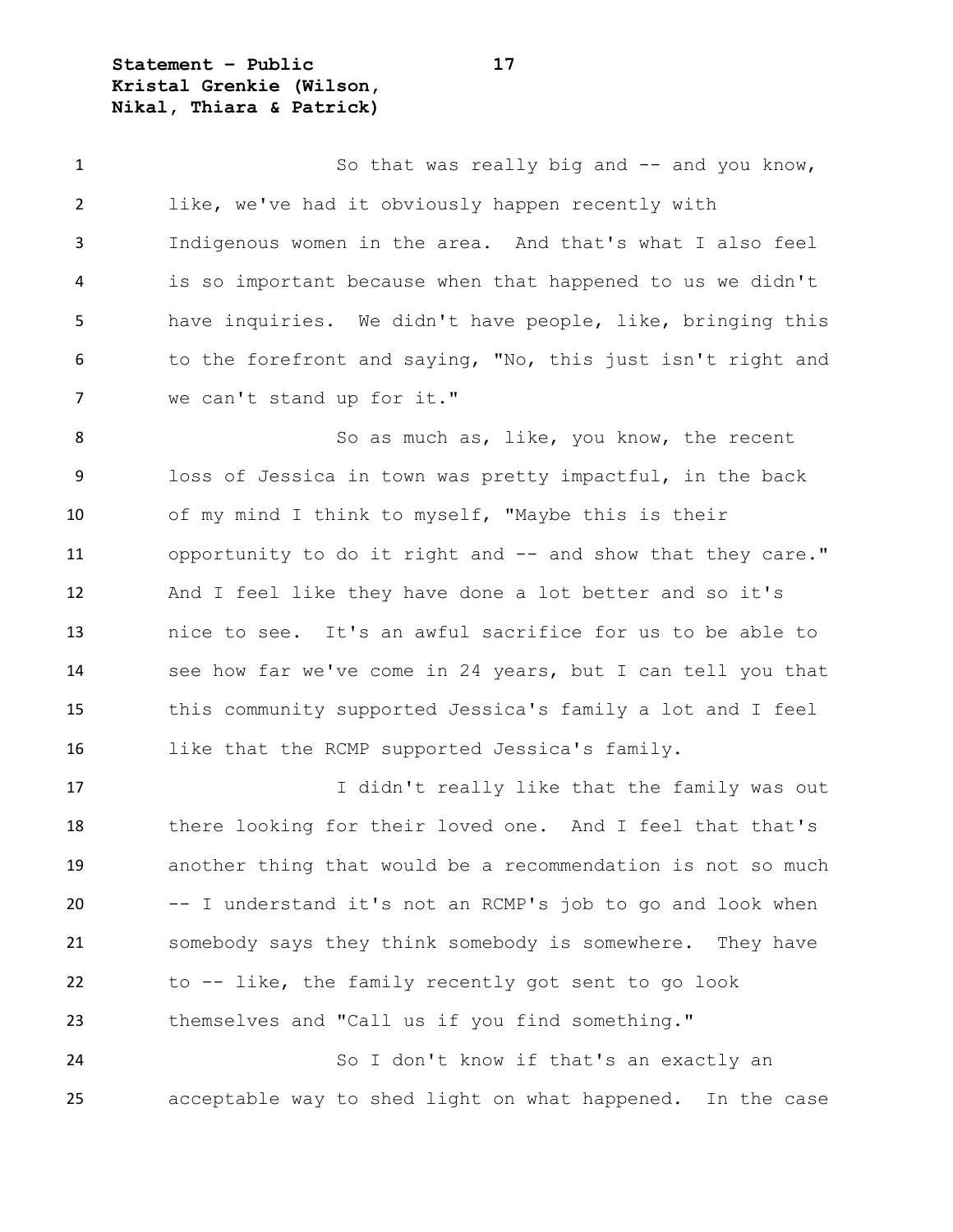**Statement – Public 18 Kristal Grenkie (Wilson, Nikal, Thiara & Patrick)**

| 1              | of Jessica, the family was out there searching and ended up |
|----------------|-------------------------------------------------------------|
| $\overline{2}$ | finding her. So you tell me why it wasn't an RCMP finding   |
| 3              | her. And it could be because maybe the RCMP didn't know.    |
| $\overline{4}$ | So then you tell me why the family would feel that they     |
| 5              | shouldn't go to the RCMP. Maybe that has something to do    |
| 6              | with the lack of trust and the lack of what are you going   |
| 7              | to do with the information.                                 |

8 And so I feel like there's a lot of reasons why people are the way they are and I feel that there needs to be that trust built up. And I don't know how it's going to get built up but it needs to happen. And if that means that, you know, RCMPs are a little bit held more 13 accountable, it's like any other job, if you -- you know, there's certain roles and there's certain things that you can or can't do and if they don't fit the description then you don't do the job. Of if you go against some of the, 17 you know, standards of the position then you're reprimanded as such.

 I just feel like there's, like, no room for racism in our system whatsoever. So I would like to see that come out of this Inquiry so so much. And more support for the families when this happens. And that doesn't necessarily mean that it has to be an outpour of money or anything like that but there needs to be, you know, like, opportunities for people to make our streets safer and,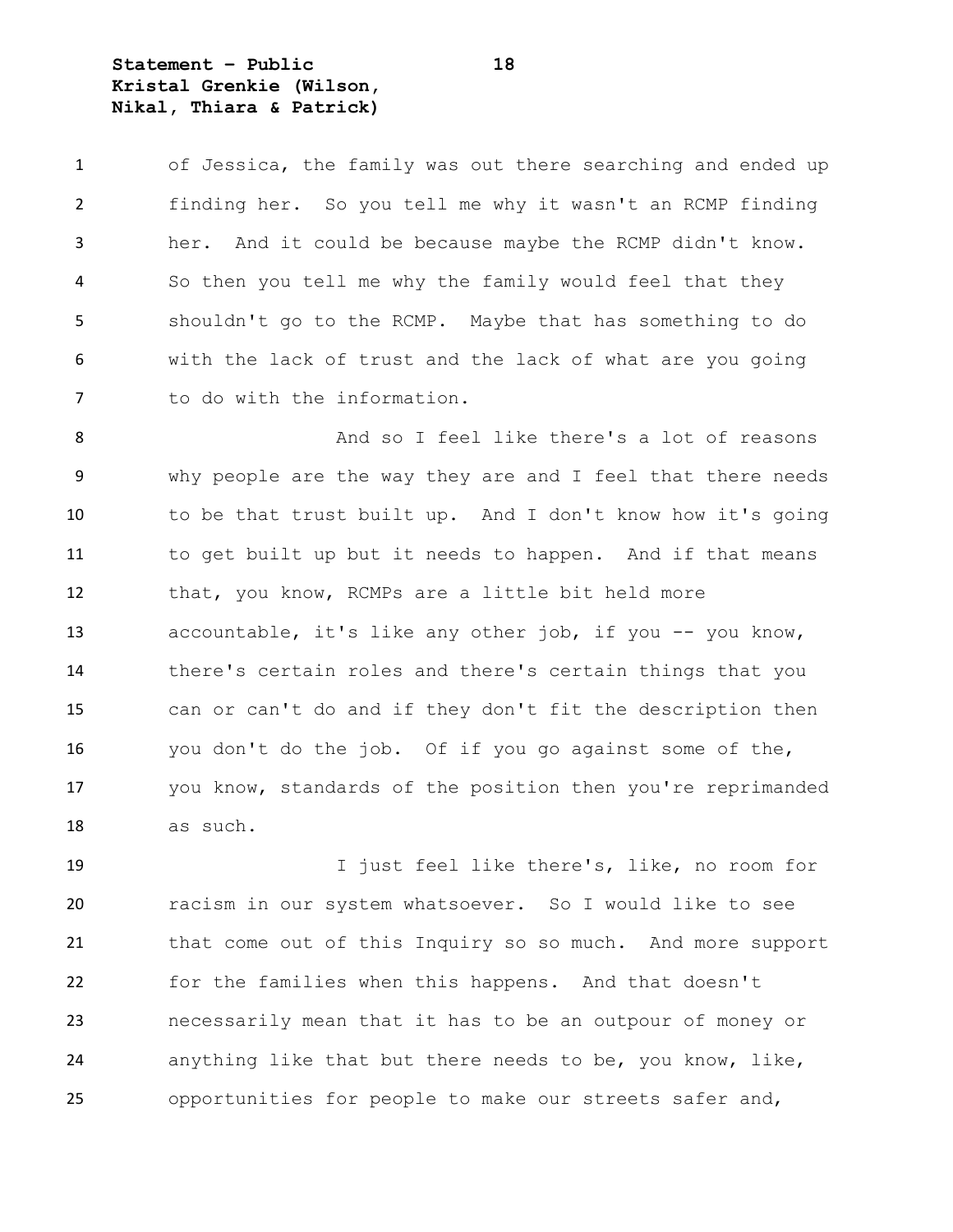**Statement – Public 19 Kristal Grenkie (Wilson, Nikal, Thiara & Patrick)**

 like, opportunities for community members to come together and help families too. Not just the RCMP but we need the support of the authorities to do stuff like that.

4 And I just really hope that the Inquiry or, like, that something comes out of it with regards to assisting families. Like, say in the case of Jessica, if somebody goes to court it can get really out of hand. I 8 just seen the guy last night that found Jessica and he was hurting. He was drinking alcohol and I know he's been struggling with that. He just said, "I don't want to go. I want to go into that jail cell and I want to go and hurt those people." And I was, like, "You can't go to jail. Your family doesn't want you in jail." And here's somebody that, you know, why would he want to go lock himself up to hurt somebody else? Like, that tells you right there where 16 -- how they feel about the justice -- justice system.

 And where's the help for him? The poor kid found his cousin dead. And he shouldn't be drunk on a street by himself at night begging for money. Like, he -- he experienced some pretty big trauma and, you know what, if we don't deal with that then it's going to keep going. 22 So that was pretty much, like, my circumstances around Ramona that I wanted to mention. I did mention Roxanne Thiara. I don't know if it's appropriate to bring it up if it wasn't what I was supposed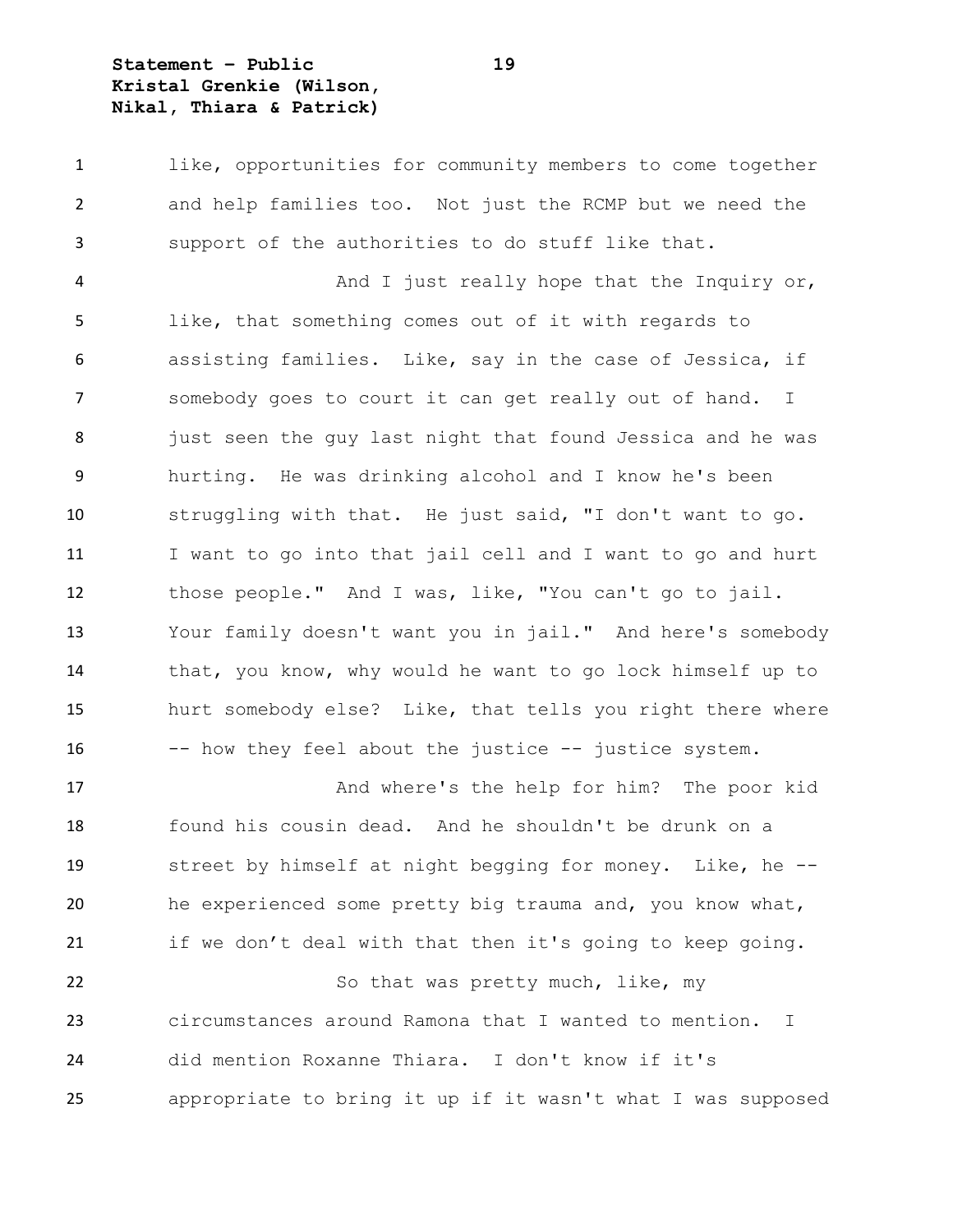**Statement – Public 20 Kristal Grenkie (Wilson, Nikal, Thiara & Patrick)**

1 to do but I really feel that the system had a big impact on her demise.

 I just want to quickly add that I met Roxanne Thiara when I was incarcerated. I was incarcerated when I just turned 13 years old. I went into jail in 1991 January, so I met Roxanne in 1991. And when she came into jail she was so scared. She wouldn't even come out of her room for a week. She didn't even have boobs. And she -- she was totally flat chested. She was just, like, a little girl. And we were so surprised that she got sent to jail. And I was surprised I got sent to jail. But here I was, like, "Holy, that poor little girl."

 Anyways, it was kind of a feast or famine and you do what you do and eventually she ended up meeting people in jail and at some point she met some girls from Prince George and she went back to her foster parents in Quesnel but then when things got tough with her foster parents she took off to Prince George because she had friends there now. And those friends were prostitutes and living on a street -- on the streets, probably in and out of jail as well. And unfortunately, as far as I see, especially from the pictures that the police are holding up in front of me and it looks like Roxanne hit the streets herself as a prostitute at the ripe age of about 13, maybe 14 years old. And she was just such a little girl.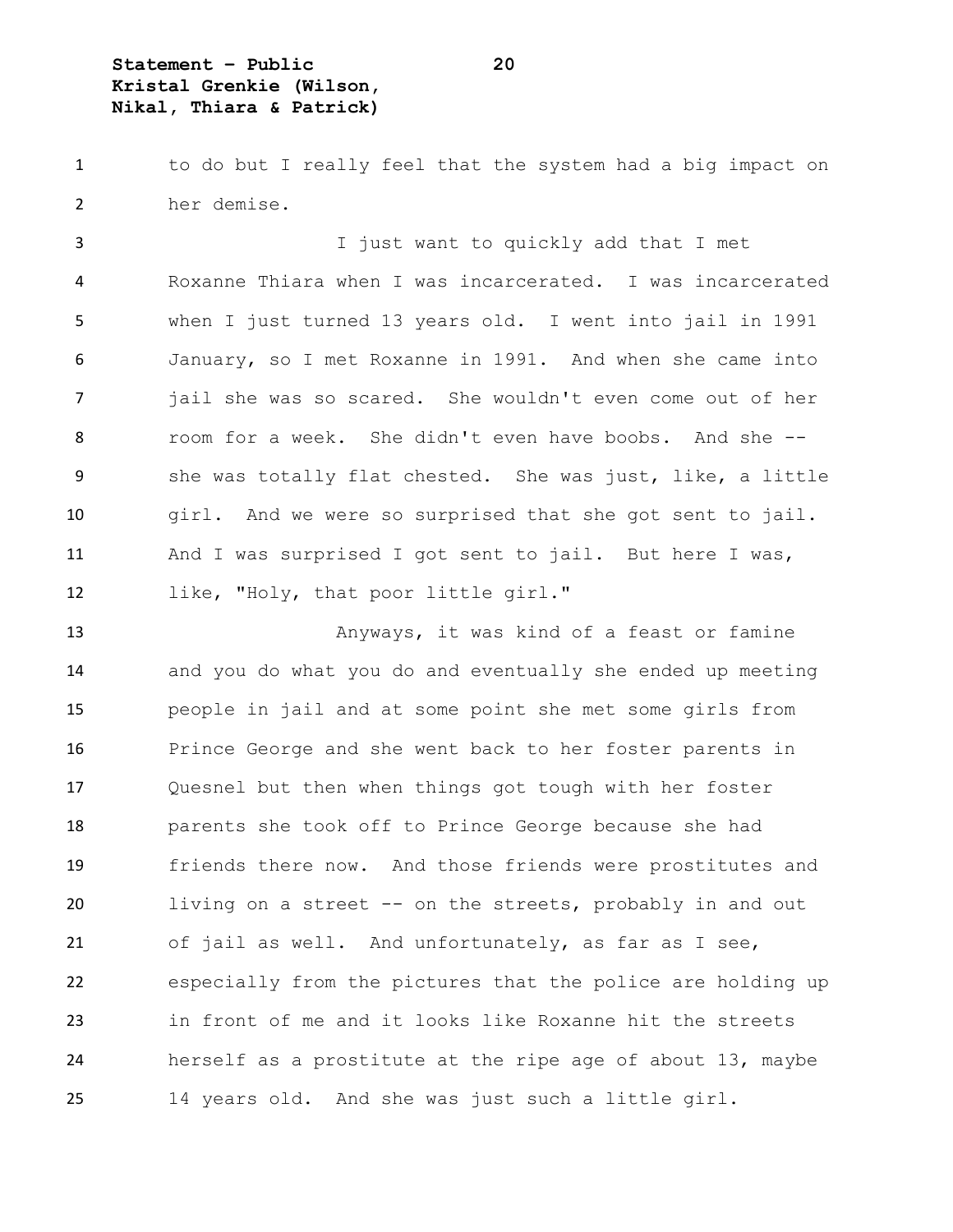**Statement – Public 21 Kristal Grenkie (Wilson, Nikal, Thiara & Patrick)**

 And then when I seen her picture from the police, her mug shot, she was plastered with makeup and wasn't the same person. Somebody picked her up in Prince George and her body was found near Burns Lake not long after she went missing. And I do not believe that every -- anybody was ever convicted for that.

**And so in that situation** I feel that the 8 justice system, you know, really took this vulnerable person and, like, placed them in harm's way. Like, literally just placed her in harm's way. How is a young girl like that supposed to leave jail? She's either going to leave jail beat up and traumatized because she -- or she's going to get to know them and become their friends so that you survive. And it was just so awful to think -- like, I truly, truly -- I truly feel that if she never went to jail like that I don't think she would have ever been founded in a ditch in Burns Lake at such a young age. And I truly think that justice, like -- I don't know what judge that was but mark my words, I just could not see where there wasn't a better way for that young girl.

 And so I'm speaking on her behalf today because I don't know that -- maybe it doesn't really matter at this point to a lot of people but this is where I'm saying, like, these vulnerabilities start and you get comfortable with, you know, breaking the rules. And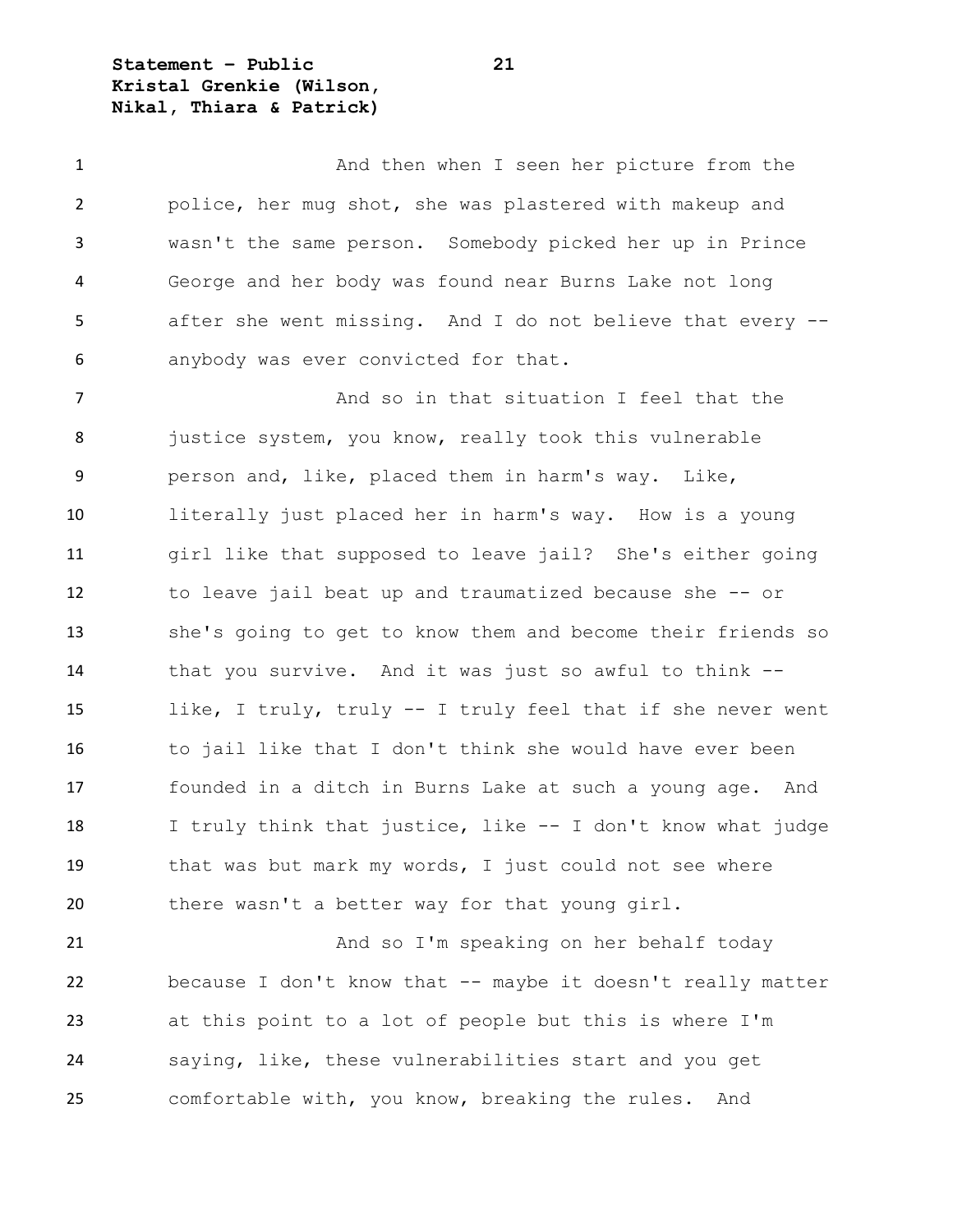**Statement – Public 22 Kristal Grenkie (Wilson, Nikal, Thiara & Patrick)**

 nobody's there, like, enforcing them or maybe nobody's there to, you know, tell you what harm can be or what harm you can get into.

 I know it's not that easy but like I said, like, with her, she walked into that place a little girl and she -- and she walked out a totally different person. And I feel that if she would have never went to jail that she very well could be alive today with children. And I know her foster parents really loved her too and cared a lot about her. And I believe they were her family. Her uncle or something. So as far as I remember her saying, her foster parents were these amazing people and so I mean, she might not have had the perfect life before that but she didn't -- yeah, she certainly had a lot of support at home.

 So I also think that when kids are experiencing, like, breaking the law at young ages there 17 needs to be more of a, you know, a healing component to it. 18 Like, why have you done this. You know, like, what -- how can you avoid it rather than immersing somebody in a system and letting them become a lifer or letting them go down the wrong path. Like, make sure you understand the impacts of what jail time can do especially because we have people that have murdered people and haven't gone to jail. So why are we as young girls being put into a jail cell? Like, how does that make you feel? You get locked up like an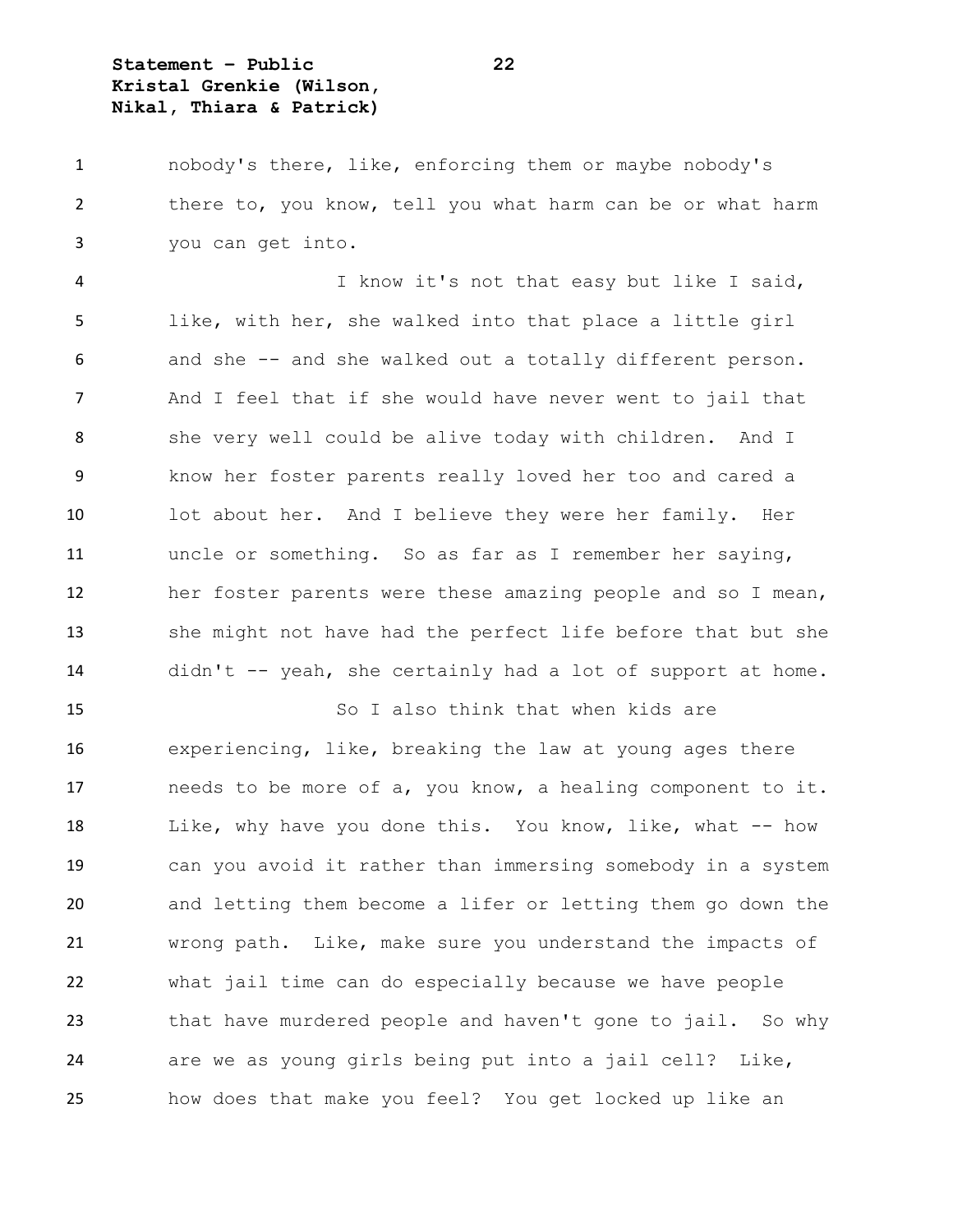**Statement – Public 23 Kristal Grenkie (Wilson, Nikal, Thiara & Patrick)**

```
1 animal.
```
2 And I've done more time in my life than probably the person that murdered my friends. And that's awful to think of because I am not near -- I didn't even do anything that bad. And so you know, that was my own story about the justice system failing me but considering that 7 this is an MMIW Inquiry and Roxanne is one of -- is on the list and I mean, bless her. I think about her very often. And it also was brought up to my attention via the RCMP repeatedly that I knew her, so -- but I really just knew her inside. I never knew her on the outside. 12 So I also brought up Delphine. So for every -- I don't know. Delphine, they -- even myself, I feel like I was conditioned to forget about Delphine. And I don't mean that I forgot about her but, like, there was 16 just no emphasis put on her and they didn't -- they still, like -- or sorry, they -- they really -- Delphine was a bit older. She actually went missing in 1990 and she was 16. **MS. BONNIE GEORGE:** Can you spell Delphine's name just for the record?

 **MS. KRISTAL GRENKIE:** Yeah, it's D-E-L-P-H-I-N-E. Last name is Nikal, N-I-K-A-L.

**MS. BONNIE GEORGE:** Okay.

 **MS. KRISTAL GRENKIE:** And she went missing on June 13th, 1990 which was very close to Ramona's date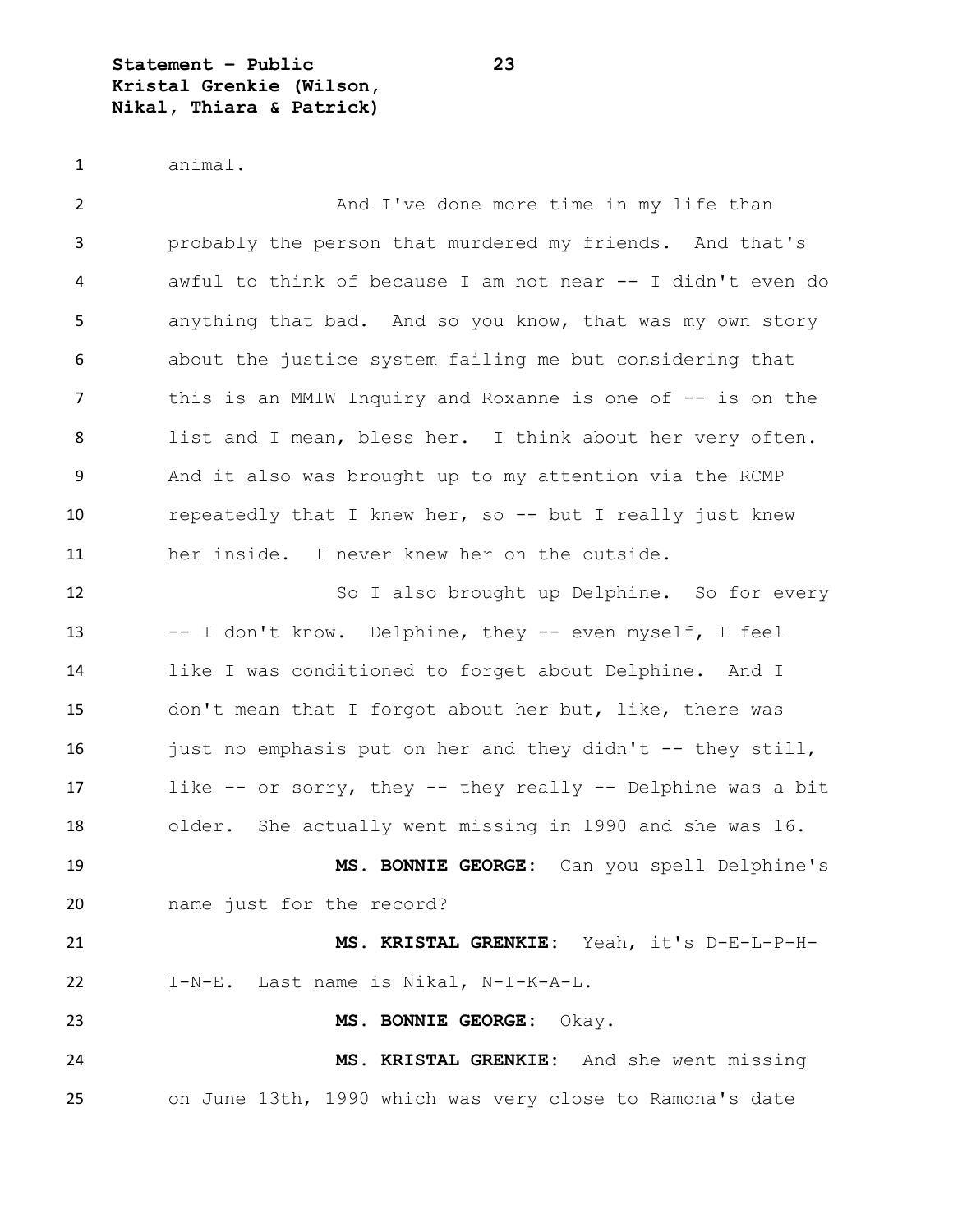**Statement – Public 24 Kristal Grenkie (Wilson, Nikal, Thiara & Patrick)**

 actually. I know that Delphine did not run away. And again, I mean, I'd love somebody to prove my gut instinct wrong but we were there with her that evening. We were on Main Street. We were going to -- she was going to hitchhike home. Again, we did a lot of hitchhiking. And I must add that it was very well known that we did a lot of hitchhiking. And in all of the times I stuck my thumb out, which I'll give it 50 times probably because it was quite often, not once did a cop or somebody in the community come and stop and -- and warn of her saying -- and ask where 11 they were going or why they needed to get there, anything like that. So it certainly -- like, they acted like it was against the law but it was not enforced whatsoever.

 But anyway, we hitchhiked everywhere. And Ramona was going to -- sorry, Delphine was going to hitchhike to Telkwa which was ten minutes away and she -- her mom wasn't home at the time. Her stepdad, Nicky (ph.), was the only one home and she said, "You girls should come stay overnight with me." And I said, "I can't. Don't worry. My mom will get mad at me. There's no bus." And, "I don't know the bus." And, "I'll miss the bus and I'll be in so much trouble." And don't ask me why I -- I worried because I was always doing stuff I was in trouble with. But anyways, I said no and then she asked Crystal (ph.), our other friend there, and she said, "Do you want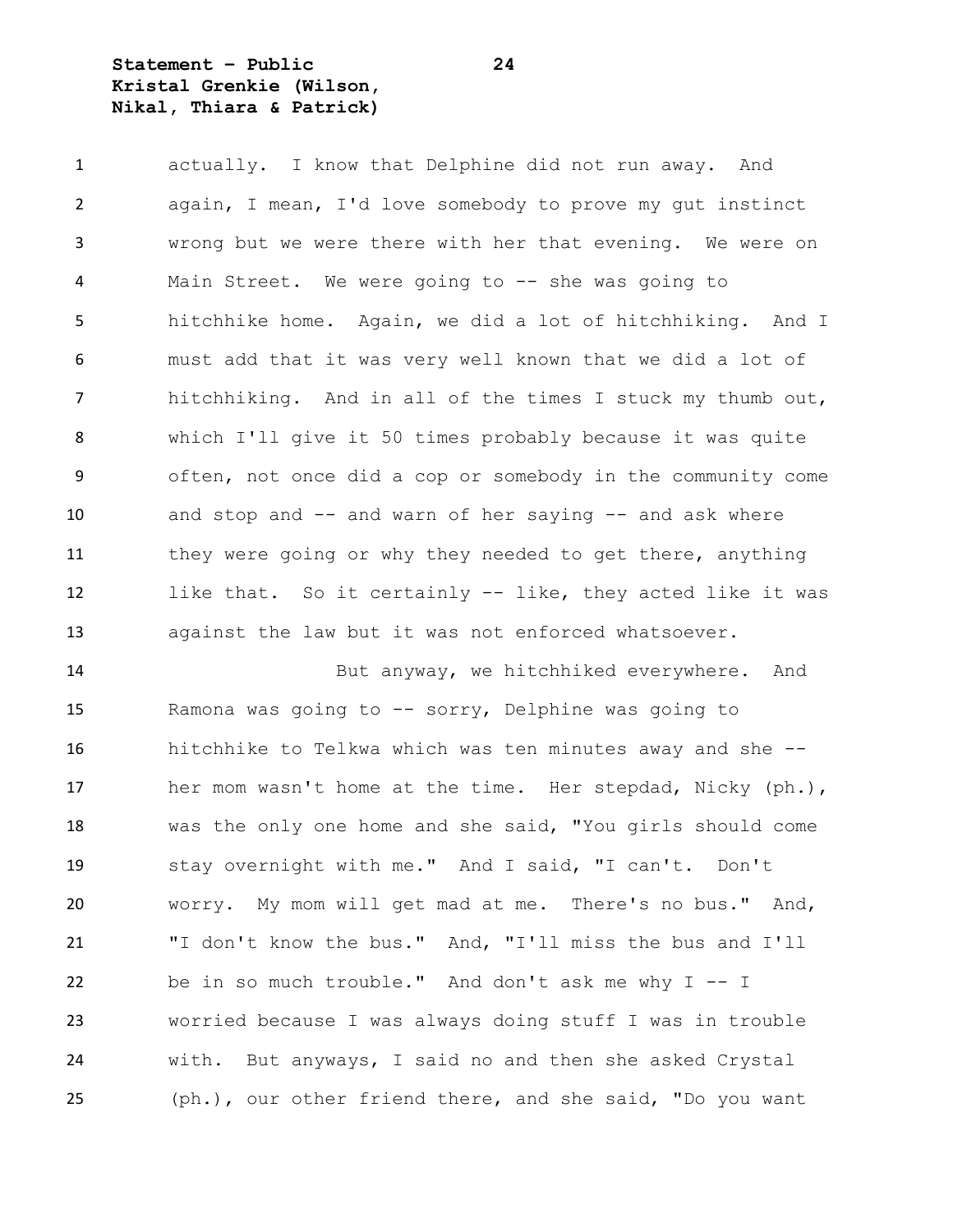**Statement – Public 25 Kristal Grenkie (Wilson, Nikal, Thiara & Patrick)**

| 1  | to come hitchhike with me?" And -- and Crystal said, "No,   |
|----|-------------------------------------------------------------|
| 2  | I have to work at 7:00 A.M." And Crystal lived up Main      |
| 3  | I lived back over by the Civic Centre on Third<br>Street.   |
| 4  | Avenue. So we basically, like, split our three ways that    |
| 5  | night. And then we never seen Delphine again.               |
| 6  | And I can say that her name was brought into                |
| 7  | a lot of interviews with Ramona but I can tell you that if  |
| 8  | we looked it up there was probably very few -- like, Ramona |
| 9  | probably sparked a little bit more on behalf of Delphine    |
| 10 | but at the time I remember we didn't have any money for     |
| 11 | posters. I remember we had to pay \$2.75 to print posters   |
| 12 | of Delphine. And nobody in the community was going to       |
| 13 | print us a poster. We had to pay \$300 for 100 posters.     |
| 14 | And then me and Lucy drove all over in her                  |
| 15 | scrubby little car that barely ran and we drove everywhere. |
| 16 | We were driving all over Houston. We heard she was here,    |
| 17 | we heard she was there. And we were knocking on so many     |
| 18 | doors and we even drove to Granisle because somebody said   |
| 19 | that they seen her in Granisle. And we were knocking on     |
| 20 | all these doors.                                            |
| 21 | And this was us, like, driving around the                   |

 country and looking for Lucy's little sister. Delphine didn't have the greatest life but she also didn't necessarily -- she had goals and dreams and she wasn't -- you know, she wasn't even going to school or anything. She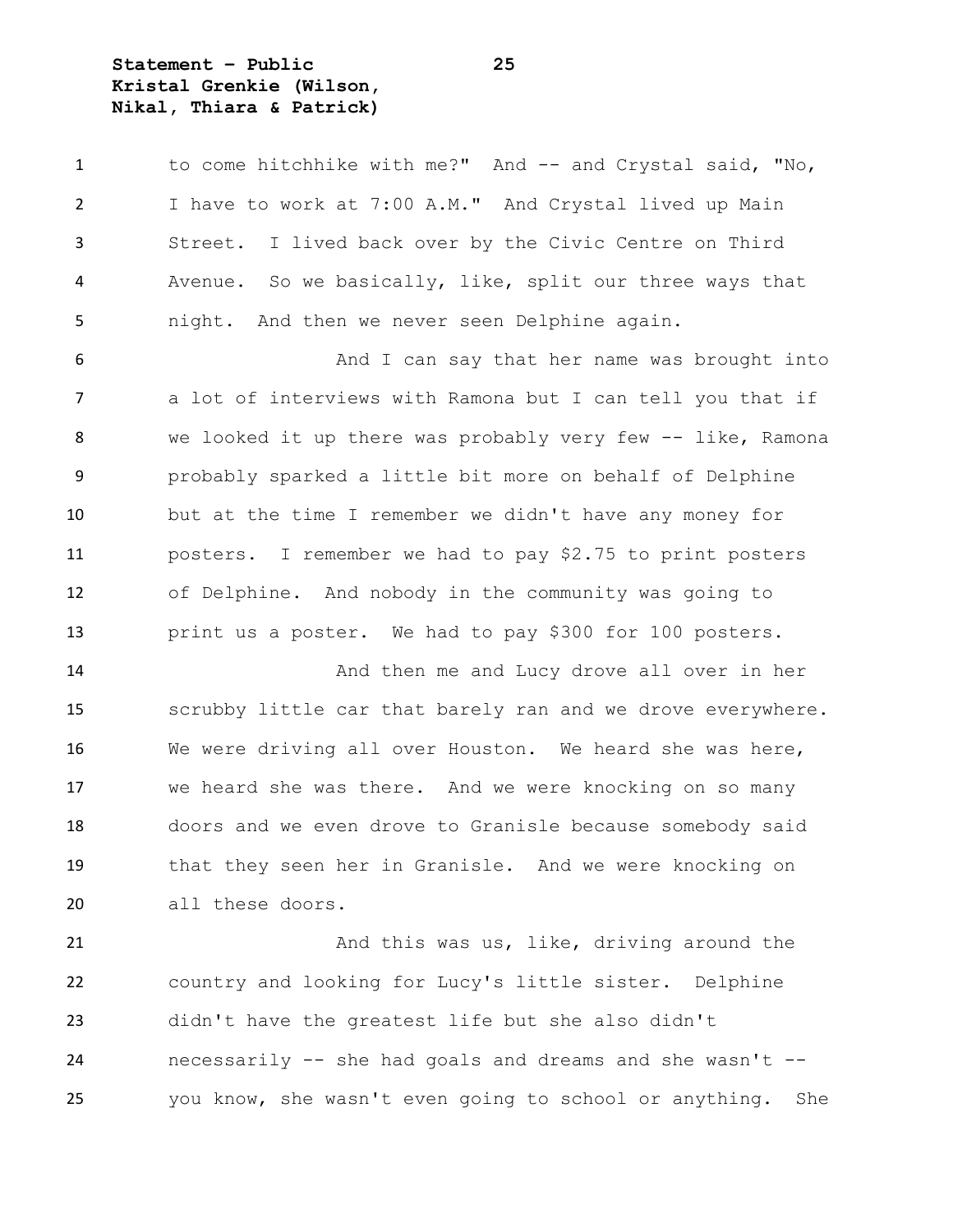**Statement – Public 26 Kristal Grenkie (Wilson, Nikal, Thiara & Patrick)**

 was vulnerable too but she didn't run away. I know she didn't run away. And I feel like if she was going to run away she probably would have made it sound like an adventure and say, "Let's go."

 So anyways, I -- I -- just with Delphine's case, like I said, it was taken much less lightly. They -- I was very upset at the thought of the posters and how we had just no support. And I honestly don't even know what they did with Delphine's file. It's like they just have a thin little file there somewhere. And, like, I do know that my mom's friends phoned her one day not long after Delphine went missing and they said -- they lived out in Driftwood area and they said that they found a bloody shoe and a t-shirt. And they said they found bloody shoe and a t-shirt and my mom says, "Oh my goodness, you should bring that to the cops." And they said, "Well, we phoned the cops and they just said -- they didn't say that -- anything. And we asked if they were going to come out and look at it and they said they would and it just sat there for weeks so we put it in the fire and burnt it."

21 And my mom still was devastated to this day that she could not believe, like, knowing there was a missing girl and that was Delphine in Smithers and why wouldn't those cops have gone out there and looked at what that was. And how do we know it wasn't part of Delphine?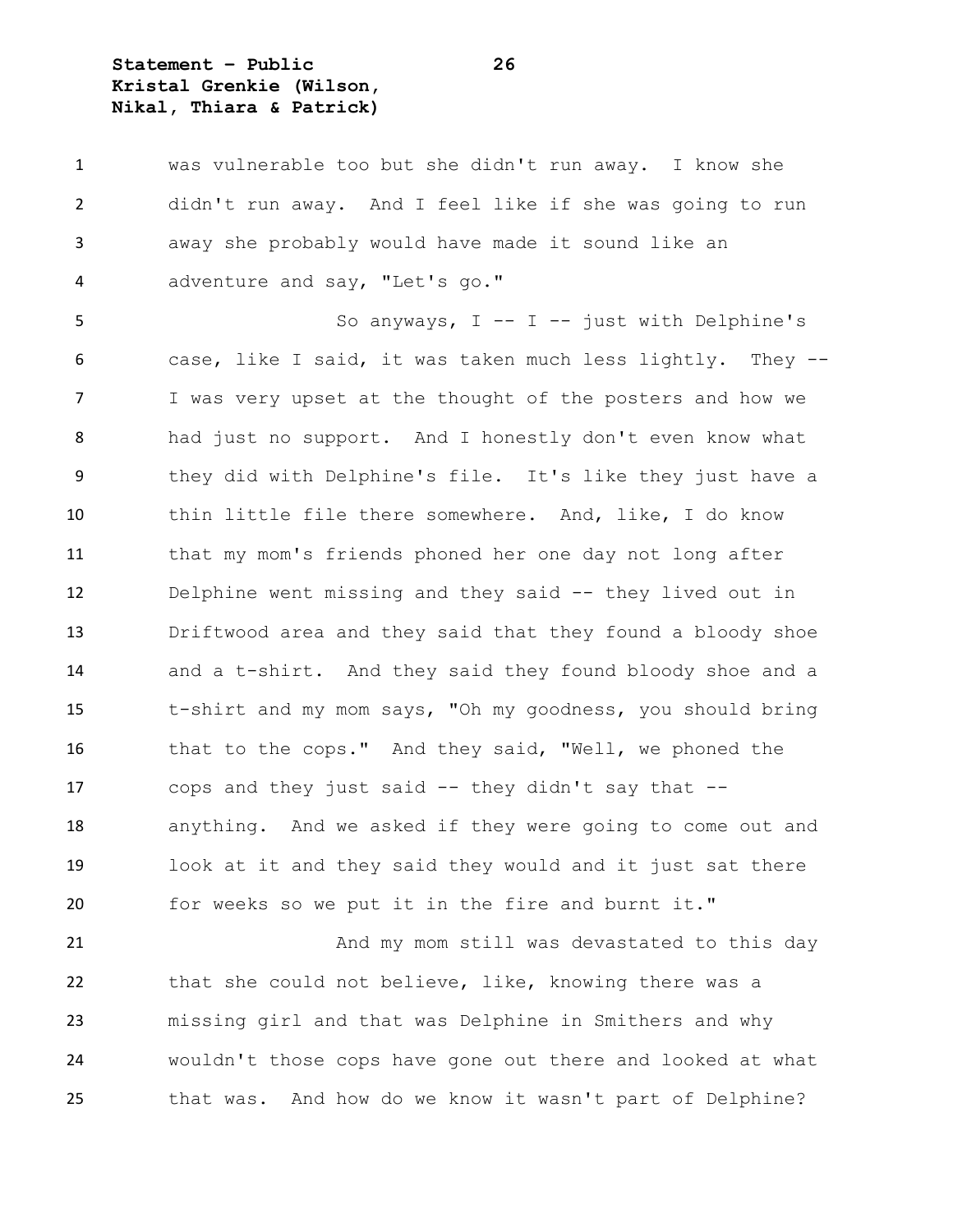**Statement – Public 27 Kristal Grenkie (Wilson, Nikal, Thiara & Patrick)**

 And so I -- I just think to myself, like, it's little things, like, you know, where -- you know, where in that, you know, person's job was it not important to go and check that out and rule something out? And all along it's just taking that trust that we have in our -- in our law and 6 that, you know, we're supposed to abide by the law, then -- then if we have to stay within abiding it then it should also be enforced. So that was a very, like, harsh moment.

9 And my mom, she you know, had a really hard time with it because I think a lot of it was, like, it was me. I was her young daughter going through it. But she too, like, she remembered that they had a -- there was a girl in Vancouver, a white girl from Smithers, that was murdered not long after Ramona and they found her killer and there was a dance in -- a benefit dance I guess for, like, her family or something around the same time after Ramona went missing. And my mom was just so devastated 18 that the community all went to that dance and they raised all this money for this girl's family.

 And her family was pretty well off and we 21 knew that and, like, it was actually one of my mom's friends. And she was still so offended that our community stood up and felt the need to give people that had something more but neglected to do anything about the missing girl that we had, and that was Ramona in our own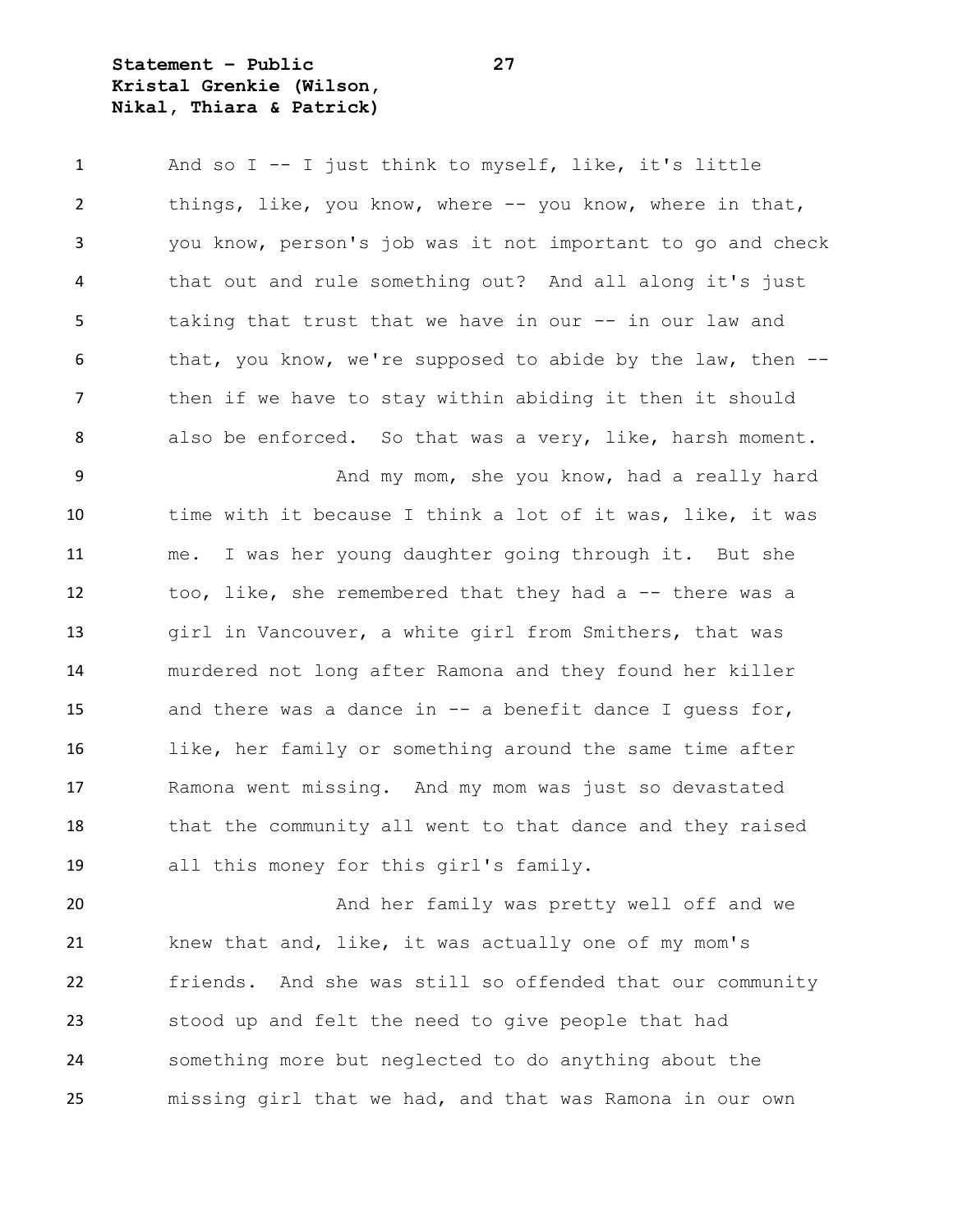**Statement – Public 28 Kristal Grenkie (Wilson, Nikal, Thiara & Patrick)**

community.

2 So like I said, it kind of impacted my whole family at a very young age. And my poor mom stressed out all the time. She probably thought that I would be next or something because she really watched me, like, lose friends for -- in this way.

7 Think that's about all that I really want 8 to speak about. In a way I just -- I just know that this is a part of, like, me dealing with my grief and I feel guilty. I felt guilty this morning. I kind of felt guilty that I said that Ramona was with me and if -- if maybe it was sooner and I don't know if that feeling will ever go away. It's kind of because of who Ramona was as a person when it comes to her cultural beliefs and I feel that because I was able to learn a lot about her culture and a lot about forgiveness and a lot about, you know, how the universe works and how it works in mysterious ways and how it puts things in front of you that are just supposed to be there, and so basically, like, who Ramona was as a person and -- and what I learned from her has carried me through life. But there's times when I really lose sight of that. So I feel that -- I feel like I kind of need to go back to that in a sense and find some peace with it.

 Because as I explained, especially with Jessica, it was like I -- I didn't even sign up for this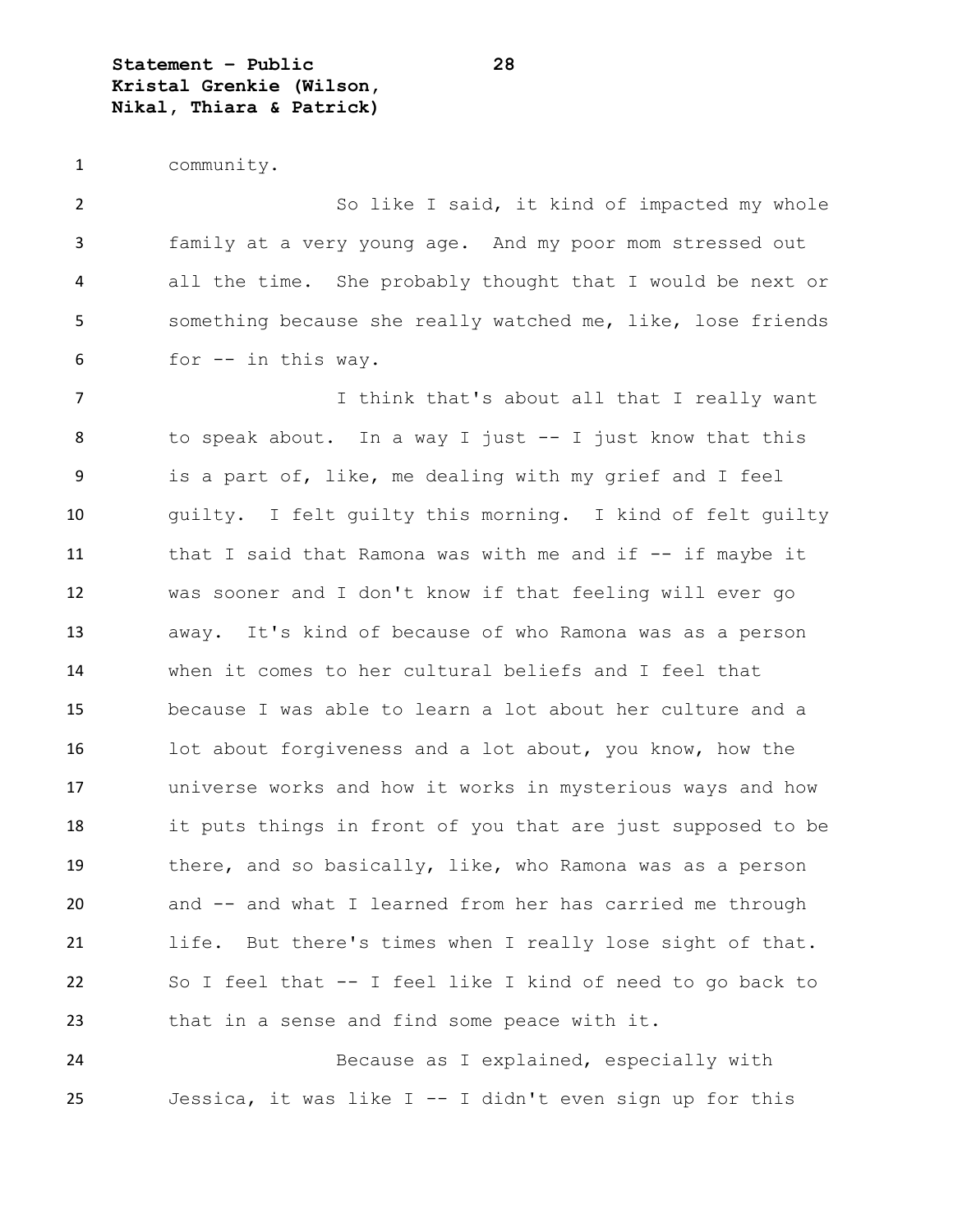**Statement – Public 29 Kristal Grenkie (Wilson, Nikal, Thiara & Patrick)**

 Inquiry until the very last day. And it's not that it hasn't impacted me, I just failed to trust that it'll get to where it needs to go. And that doesn't mean I don't trust anybody that's involved in it right now but, you know, there's -- there's a lot of -- you know, there's even people that -- you know, people that kind of inadvertently or on purposely take advantage of lots of different resources and I just hope that -- that -- you know, that this Inquiry, there's always going to be hiccups and -- and I know it's been a lot longer but it needs to keep the momentum and it needs to really try to make a difference because the families have been asking for it for many years and asking to be heard.

14 And so when we put our story out there it needs to be listened to and it needs to be taken seriously because there's a lot of reasons why people wouldn't even want to. Like, you can -- and I'm an example. It's not 18 that I don't have something to say, I just don't  $-$  I didn't know if it was going to go anywhere or if I was going to be able to make a difference.

21 But I just know that I want to have safer streets for our Indigenous girls. And -- and Indigenous girls should not grow up and feel like they're at more risk than anybody else in Canada. We live in a free country. They shouldn't feel that somebody is going to hurt them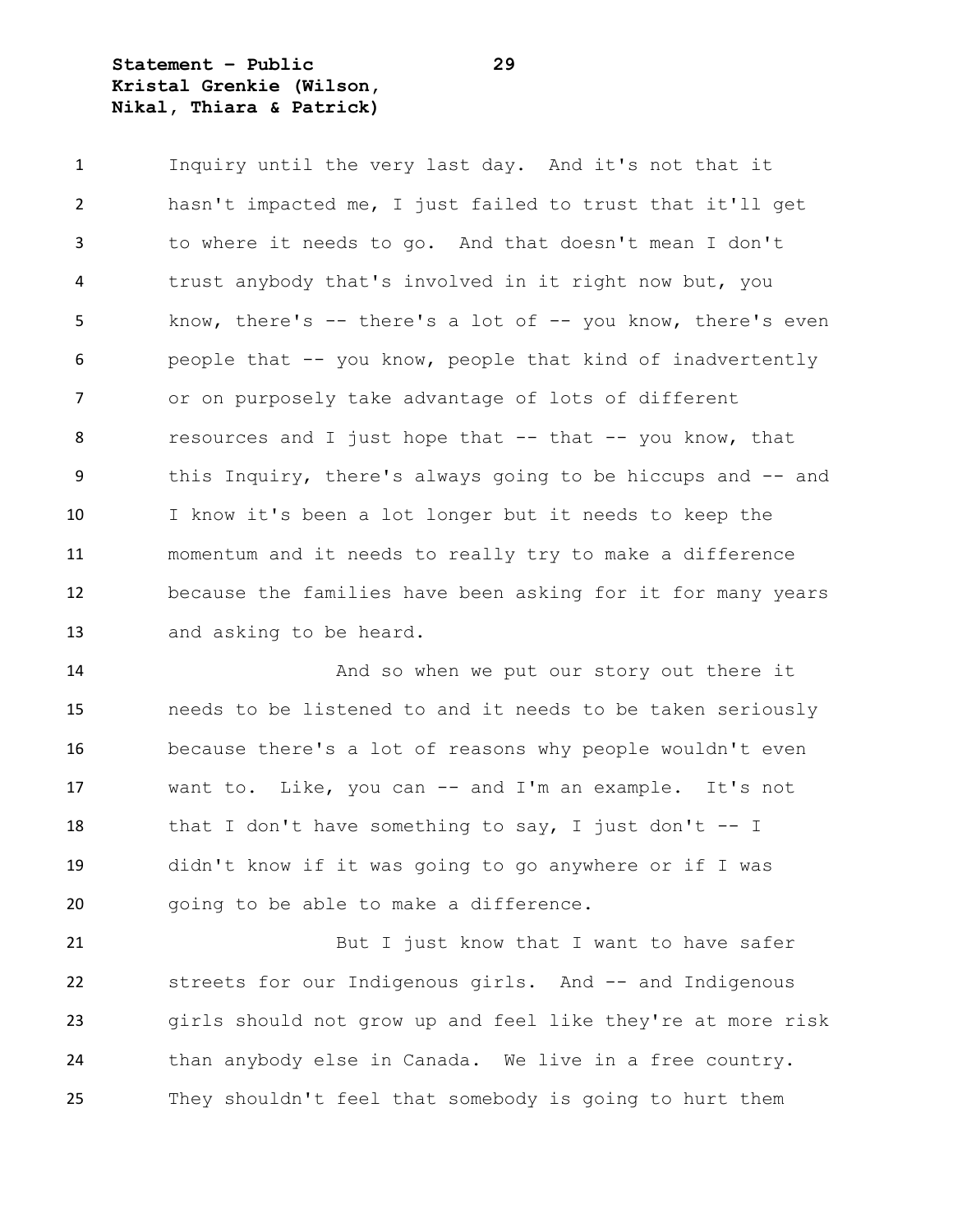**Statement – Public 30 Kristal Grenkie (Wilson, Nikal, Thiara & Patrick)**

 faster than they would hurt somebody else because nothing happens if you do something to an Indigenous woman. So I feel that my daughters probably have a 4 sense of safety more, you know, than we did as -- when we were younger, but I mean, social media and even, like, just technology allows us to kind of be that much closer. But 7 at the end of the day I -- there's a long way to go and I feel that Indigenous women need to learn who they are and what they represent and what they're capable of in our country and their place in our country. And I feel that they all deserve to feel very proud.

12 And that's -- I hope that that -- this Inquiry moves in that direction as well because this is you -- you know, this -- this Inquiry is there -- is saying, "Okay, we're right here." Like, "You put it out there and you put it on the table." And so if things go on the table, please pick it up and take it very seriously because a lot of thought gets put into these kind of things too.

 But yeah, I feel like it was just yesterday in some ways, unless you ask me about a police interview because I feel like there was a lot of them. And sometimes I kind of -- it felt like I was just repeating the same story and so I think to myself, like, "Why are you keep interviewing me? Are you looking for a gap in my story so you can find something on me?" Like, I just -- it just was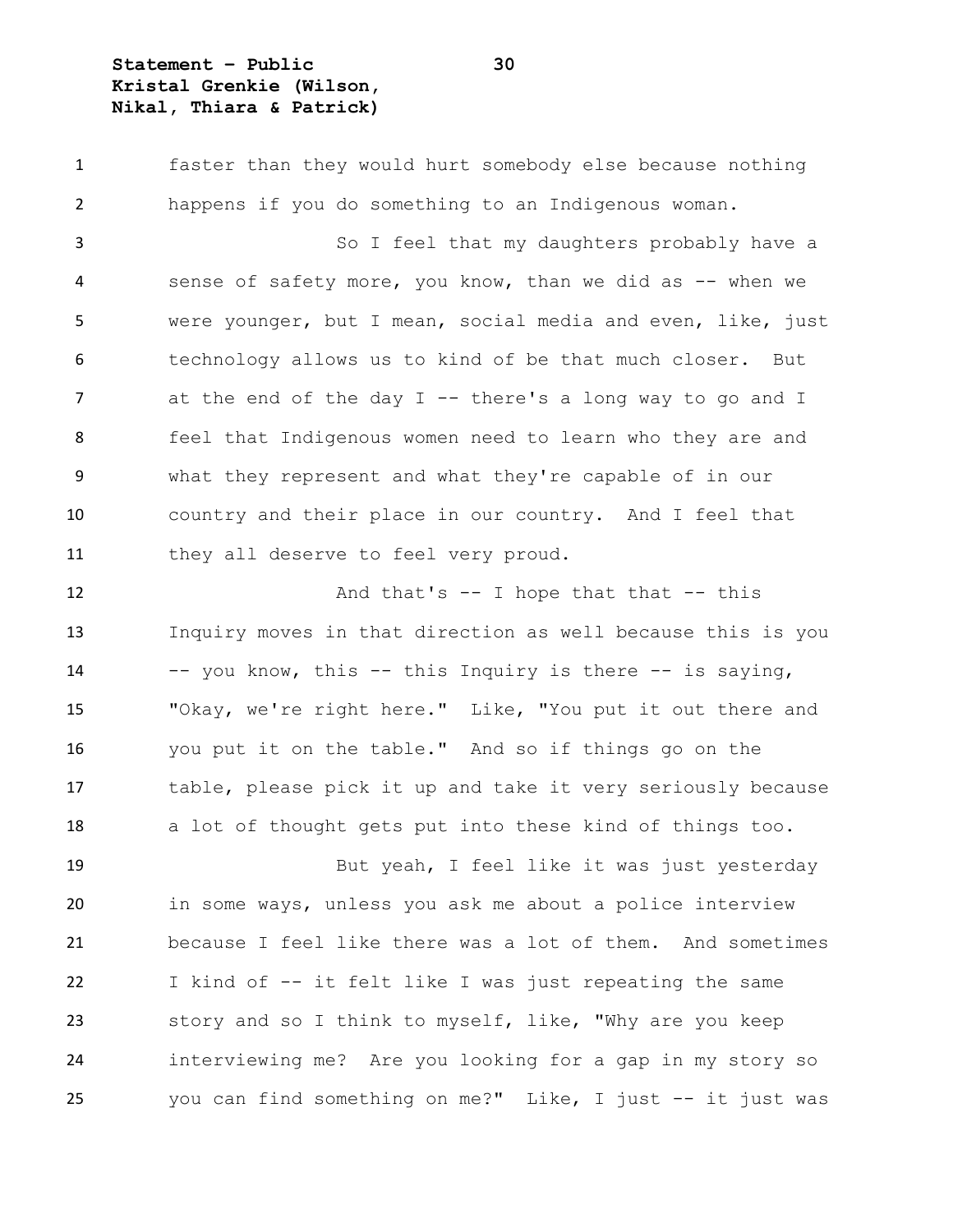**Statement – Public 31 Kristal Grenkie (Wilson, Nikal, Thiara & Patrick)**

 weird when it was, like, "Why aren't you looking harder and why aren't you following up with people?" 3 And just I don't know, establishing relationships with the community so that they trust the police, that the police are going to do what they should do. So yeah, I think with that I -- I do believe that I've said everything that I really wanted to speak about to the Inquiry. I -- a lot of people consider me a strong person and somebody that -- that they listen to but I -- a lot of -- like, because of this particular circumstance I appear to be very strong and yes, I've survived a lot without reaching to, like, drugs and alcohol and abuse and all sorts of things that we put ourselves into when we are vulnerable, and I didn't do that too, I survived an abusive marriage, and you know, I -- so I have done a lot of surviving but, you know, there's a lot of people in my position that feel the same way that don't have the means and don't have the resources to move forward.

 So I really, really think about them and I think about all the people that, you know, don't have it together in life to even show up to an interview like this. So just keeping that in consideration, it was very, very hard for me to kind of do this for whatever reason. I can't imagine what it would be like if somebody struggling with something else in their life right now, like -- like I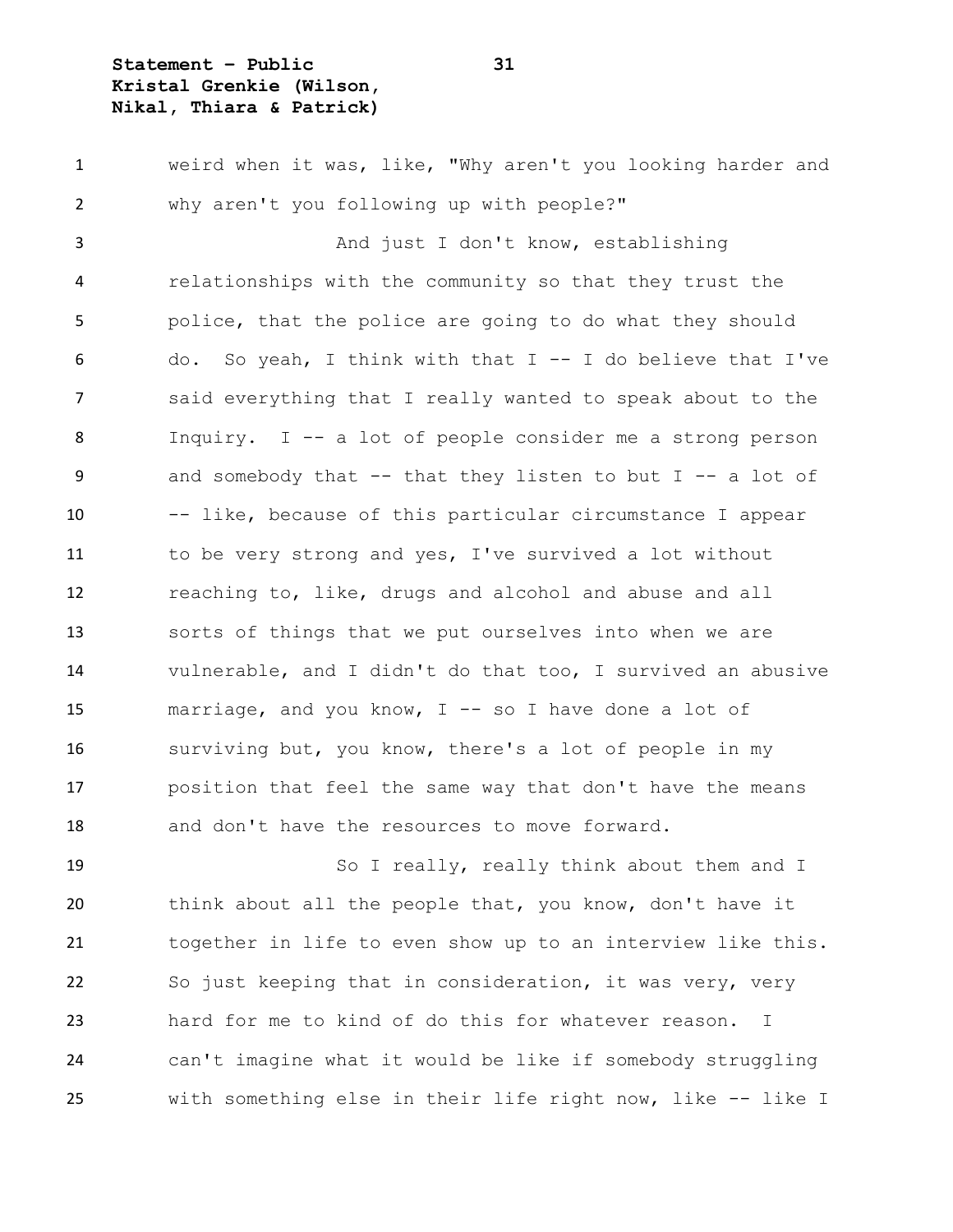**Statement – Public 32 Kristal Grenkie (Wilson, Nikal, Thiara & Patrick)**

| $\mathbf{1}$ | said, alcohol or drugs or abusive relationship. Like, are  |
|--------------|------------------------------------------------------------|
| 2            | you kidding me, don't want to go open this can of worms.   |
| 3            | And so just, you know, when you open a can                 |
| 4            | of worms with people, like, be careful because there's --  |
| 5            | could be lots of worms running around and you want to make |
| 6            | sure that you -- that if it's going to be open up, that    |
| 7            | people are putting their trust into it, and so I hope that |
| 8            | -- that it encourages people to heal from it too.          |
| 9            | So that's $-$ that's about all I have to say               |
| 10           | I think. Yeah.                                             |
| 11           | MS. BONNIE GEORGE: Okay. Thank you,                        |
| 12           | Kristal for sharing your truth. I'm turning the audio and  |
| 13           | the video off. It's 7:18 right now. Thank you.             |
| 14           |                                                            |
| 15           |                                                            |
| 16           | --- Upon adjourning at 7:18 p.m.                           |